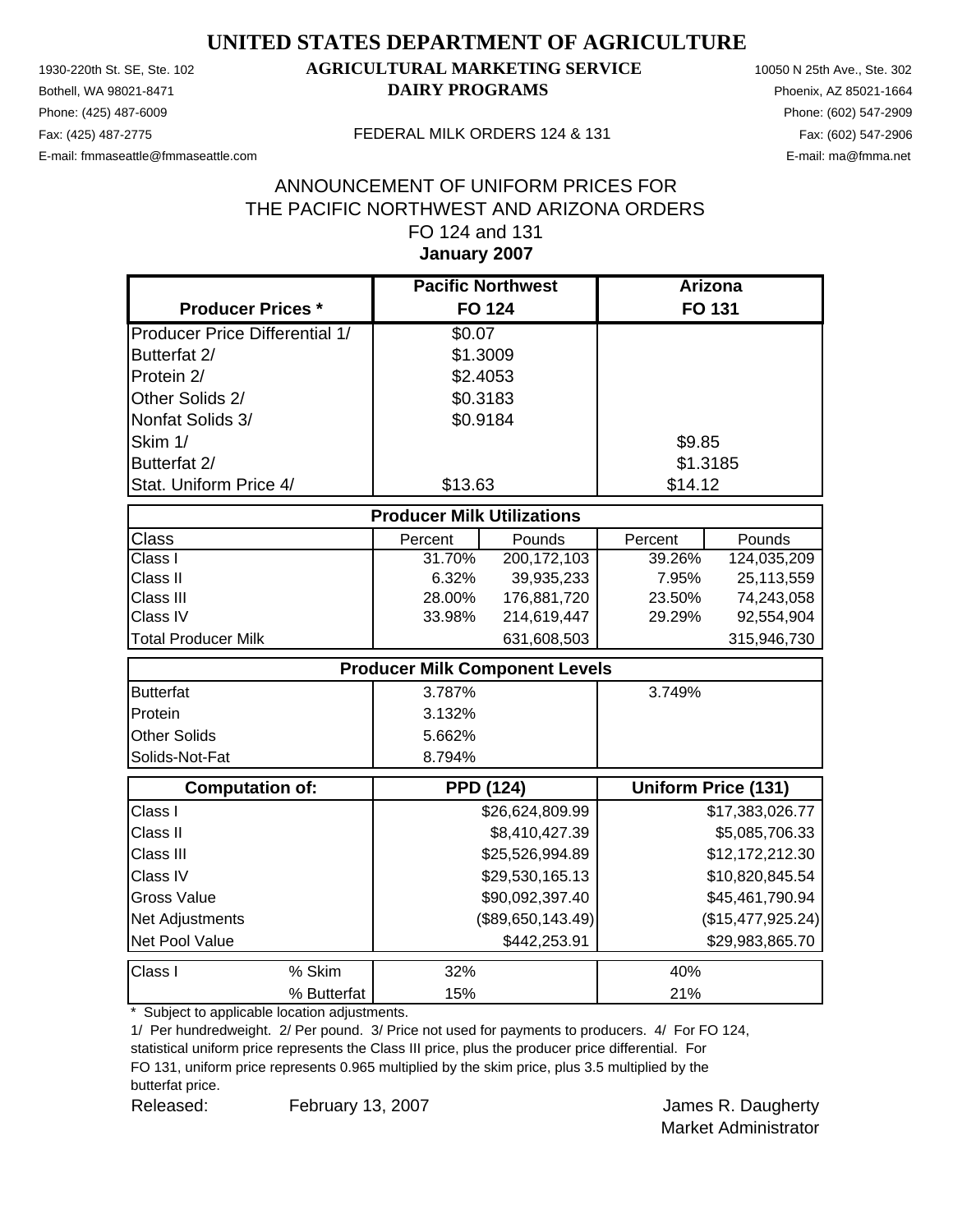# MILK MARKET SUMMARIES FOR JANUARY 2007

|  | Pacific Northwest Order (FO 124) |  |  |
|--|----------------------------------|--|--|
|--|----------------------------------|--|--|

|                               |               |               |              | January 2007               |          |
|-------------------------------|---------------|---------------|--------------|----------------------------|----------|
|                               | January 2007  | December 2006 | January 2006 | <b>Percent Change From</b> |          |
|                               |               | 1/            |              | Month-Ago                  | Year-Ago |
| <b>Producer Deliveries</b>    | 631,608,503   | 454, 157, 075 | 626,743,003  | 39.07%                     | 0.78%    |
| <b>Daily Deliveries</b>       | 20,374,468    | 14,650,228    | 20,217,516   | 39.07%                     | 0.78%    |
| Number of Producers           | 760           | 564           | 835          |                            |          |
| Daily Deliveries Per Producer | 26,809        | 25,976        | 24,213       | 3.21%                      | 10.72%   |
| <b>Class I Producer Milk</b>  | 200, 172, 103 | 196,036,867   | 186,503,045  | 2.11%                      | 7.33%    |
| Class I Utilization (%)       | 31.70%        | 43.16%        | 29.76%       |                            |          |
| <b>Class I Daily Usage</b>    | 6,457,165     | 6,323,770     | 6,016,227    | 2.11%                      | 7.33%    |

### **Arizona Order (FO 131)**

|                               |              |               |              | January 2007               |          |
|-------------------------------|--------------|---------------|--------------|----------------------------|----------|
|                               | January 2007 | December 2006 | January 2006 | <b>Percent Change From</b> |          |
|                               |              |               |              | Month-Ago                  | Year-Ago |
| <b>Producer Deliveries</b>    | 315,946,730  | 302,310,158   | 268,612,054  | 4.51%                      | 17.62%   |
| <b>Daily Deliveries</b>       | 10,191,830   | 9,751,941     | 8,664,905    | 4.51%                      | 17.62%   |
| Number of Producers           | 91           | 91            | 87           |                            |          |
| Daily Deliveries Per Producer | 111,998      | 107,164       | 99,597       | 4.51%                      | 12.45%   |
| <b>Class I Producer Milk</b>  | 124,035,209  | 118,253,216   | 85,400,187   | 4.89%                      | 45.24%   |
| Class I Utilization (%)       | 39.26%       | 39.12%        | 31.79%       |                            |          |
| <b>Class I Daily Usage</b>    | 4,001,136    | 3,814,620     | 2,754,845    | 4.89%                      | 45.24%   |

1/ Eligible milk not pooled due to price. Comparisons to previous month or year may be biased.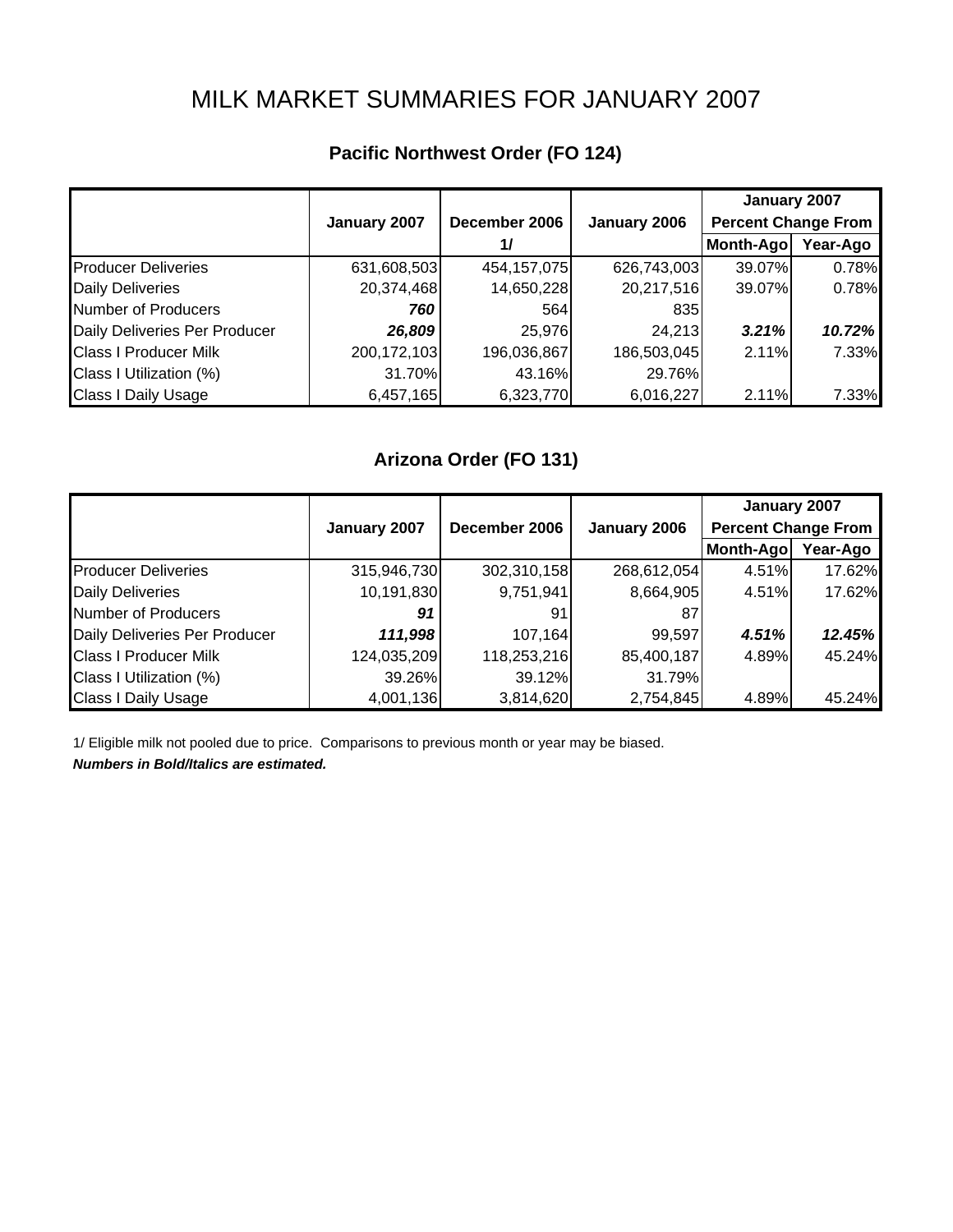Phone: (425) 487-6009 Phone: (602) 547-2909

### 1930-220th St. SE, Ste. 102 **AGRICULTURAL MARKETING SERVICE** 10050 N 25th Ave., Ste. 302 Bothell, WA 98021-8471 **DAIRY PROGRAMS** Phoenix, AZ 85021-1664

E-mail: fmmaseattle@fmmaseattle.com E-mail: ma@fmma.net

#### Fax: (425) 487-2775 FEDERAL MILK ORDERS 124 & 131

### **February 2007** ANNOUNCEMENT OF UNIFORM PRICES FOR THE PACIFIC NORTHWEST AND ARIZONA ORDERS FO 124 and 131

|                                       | <b>Pacific Northwest</b> |                                       | Arizona       |                            |  |  |  |
|---------------------------------------|--------------------------|---------------------------------------|---------------|----------------------------|--|--|--|
| <b>Producer Prices *</b>              |                          | <b>FO 124</b>                         | <b>FO 131</b> |                            |  |  |  |
| <b>Producer Price Differential 1/</b> | (\$0.37)                 |                                       |               |                            |  |  |  |
| Butterfat 2/                          | \$1.3112                 |                                       |               |                            |  |  |  |
| Protein 2/                            | \$2.4125                 |                                       |               |                            |  |  |  |
| Other Solids 2/                       | \$0.4170                 |                                       |               |                            |  |  |  |
| Nonfat Solids 3/                      | \$0.9356                 |                                       |               |                            |  |  |  |
| Skim 1/                               |                          |                                       | \$9.97        |                            |  |  |  |
| Butterfat 2/                          |                          |                                       | \$1.3130      |                            |  |  |  |
| Stat. Uniform Price 4/                | \$13.81                  |                                       | \$14.22       |                            |  |  |  |
| <b>Producer Milk Utilizations</b>     |                          |                                       |               |                            |  |  |  |
| <b>Class</b>                          | Percent                  | Pounds                                | Percent       | Pounds                     |  |  |  |
| Class I                               | 30.03%                   | 175,027,667                           | 36.82%        | 110,723,487                |  |  |  |
| Class II                              | 6.31%                    | 36,796,624                            | 8.18%         | 24,590,277                 |  |  |  |
| Class III                             | 26.95%                   | 157,038,633                           | 22.11%        | 66,480,599                 |  |  |  |
| Class IV                              | 36.71%                   | 213,936,481                           | 32.89%        | 98,896,270                 |  |  |  |
| <b>Total Producer Milk</b>            |                          | 582,799,405                           |               | 300,690,633                |  |  |  |
|                                       |                          | <b>Producer Milk Component Levels</b> |               |                            |  |  |  |
| <b>Butterfat</b>                      | 3.758%                   |                                       | 3.656%        |                            |  |  |  |
| Protein                               | 3.125%                   |                                       |               |                            |  |  |  |
| <b>Other Solids</b>                   | 5.653%                   |                                       |               |                            |  |  |  |
| Solids-Not-Fat                        | 8.777%                   |                                       |               |                            |  |  |  |
| <b>Computation of:</b>                |                          | <b>PPD (124)</b>                      |               | <b>Uniform Price (131)</b> |  |  |  |
| Class I                               |                          | \$23,064,869.18                       |               | \$15,357,841.25            |  |  |  |
| Class II                              |                          | \$7,792,193.01                        |               | \$4,794,755.61             |  |  |  |
| Class III                             |                          | \$23,562,694.27                       |               | \$11,340,635.91            |  |  |  |
| Class IV                              |                          | \$29,399,533.09                       |               | \$11,691,420.19            |  |  |  |
| <b>Gross Value</b>                    |                          | \$83,819,289.55                       |               | \$43,184,652.96            |  |  |  |
| Net Adjustments                       |                          | (\$85,976,093.89)                     |               | (\$14,280,897.83)          |  |  |  |
| Net Pool Value                        |                          | (\$2,156,804.34)                      |               | \$28,903,755.13            |  |  |  |
| Class I<br>% Skim                     | 31%                      |                                       | 37%           |                            |  |  |  |
| % Butterfat                           | 14%                      |                                       | 20%           |                            |  |  |  |

\* Subject to applicable location adjustments.

1/ Per hundredweight. 2/ Per pound. 3/ Price not used for payments to producers. 4/ For FO 124,

statistical uniform price represents the Class III price, plus the producer price differential. For FO 131, uniform price represents 0.965 multiplied by the skim price, plus 3.5 multiplied by the butterfat price.

Released: March 13, 2007 **March 18, 2007 James R. Daugherty** March 13, 2007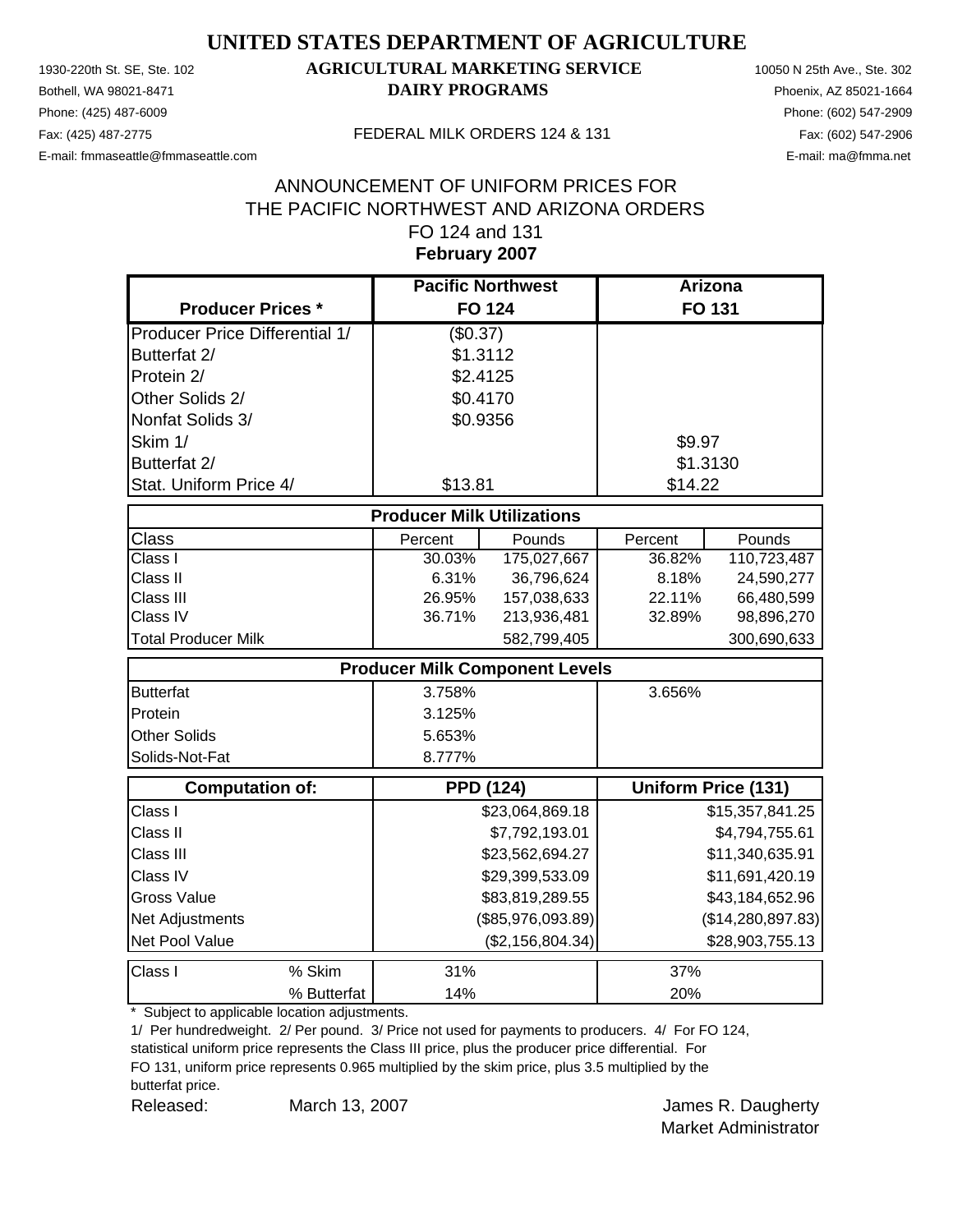# MILK MARKET SUMMARIES FOR FEBRUARY 2007

|                               |               |              |               | February 2007              |          |
|-------------------------------|---------------|--------------|---------------|----------------------------|----------|
|                               | February 2007 | January 2007 | February 2006 | <b>Percent Change From</b> |          |
|                               |               |              |               | Month-Ago                  | Year-Ago |
| <b>Producer Deliveries</b>    | 582,799,405   | 631,608,503  | 605,729,389   | $-7.73%$                   | $-3.79%$ |
| <b>Daily Deliveries</b>       | 20,814,264    | 20,374,468   | 21,633,192    | 2.16%                      | $-3.79%$ |
| <b>Number of Producers</b>    | 744           | 753I         | 8351          |                            |          |
| Daily Deliveries Per Producer | 27,976        | 27,058       | 25,908        | 3.39%                      | 7.98%    |
| <b>Class I Producer Milk</b>  | 175,027,667   | 200,172,103  | 162,748,594   | $-12.56%$                  | 7.54%    |
| Class I Utilization (%)       | 30.03%        | 31.70%       | 26.87%        |                            |          |
| Class I Daily Usage           | 6,250,988     | 6,457,165    | 5,812,450     | $-3.19%$                   | 7.54%    |

## **Pacific Northwest Order (FO 124)**

## **Arizona Order (FO 131)**

|                               |               |              |               | February 2007              |          |
|-------------------------------|---------------|--------------|---------------|----------------------------|----------|
|                               | February 2007 | January 2007 | February 2006 | <b>Percent Change From</b> |          |
|                               |               |              |               | Month-Ago                  | Year-Ago |
| <b>Producer Deliveries</b>    | 300,690,633   | 315,946,730  | 253,413,919   | $-4.83%$                   | 18.66%   |
| <b>Daily Deliveries</b>       | 10,738,951    | 10,191,830   | 9,050,497     | 5.37%                      | 18.66%   |
| Number of Producers           | 92            | 921          | 861           |                            |          |
| Daily Deliveries Per Producer | 116,728       | 110,781      | 105,238       | 5.37%                      | 10.92%   |
| <b>Class I Producer Milk</b>  | 110,723,487   | 124,035,209  | 81,948,865    | $-10.73%$                  | 35.11%   |
| Class I Utilization (%)       | 36.82%        | 39.26%       | 32.34%        |                            |          |
| <b>Class I Daily Usage</b>    | 3,954,410     | 4,001,136    | 2,926,745     | $-1.17%$                   | 35.11%   |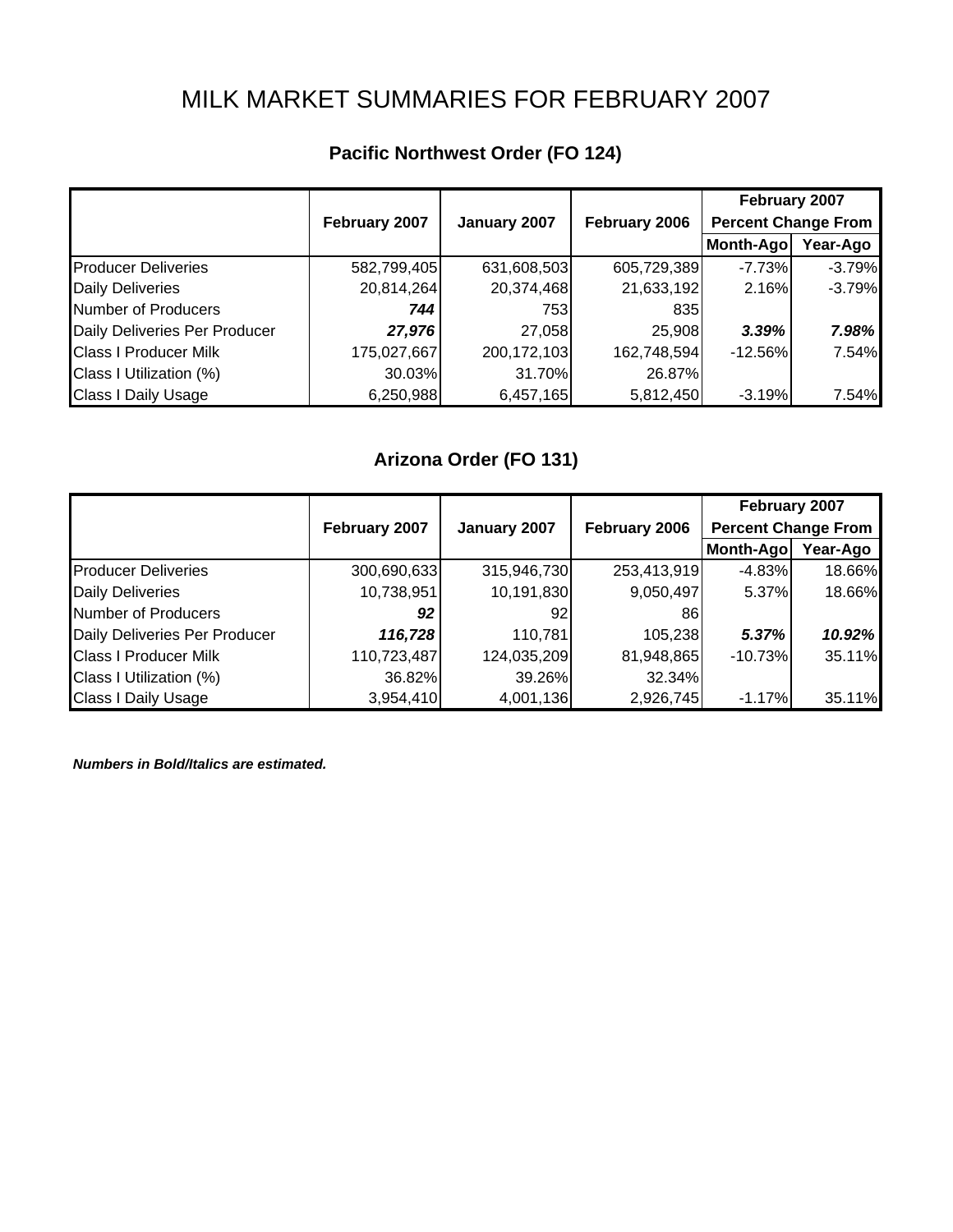Phone: (425) 487-6009 Phone: (602) 547-2909

### 1930-220th St. SE, Ste. 102 **AGRICULTURAL MARKETING SERVICE** 10050 N 25th Ave., Ste. 302 Bothell, WA 98021-8471 **DAIRY PROGRAMS** Phoenix, AZ 85021-1664

E-mail: fmmaseattle@fmmaseattle.com E-mail: ma@fmma.net

#### Fax: (425) 487-2775 FEDERAL MILK ORDERS 124 & 131

### **March 2007** ANNOUNCEMENT OF UNIFORM PRICES FOR THE PACIFIC NORTHWEST AND ARIZONA ORDERS FO 124 and 131

|                                       |                                       | <b>Pacific Northwest</b> |         | <b>Arizona</b>             |  |  |
|---------------------------------------|---------------------------------------|--------------------------|---------|----------------------------|--|--|
| <b>Producer Prices *</b>              |                                       | <b>FO 124</b>            |         | FO 131                     |  |  |
| <b>Producer Price Differential 1/</b> | (\$0.25)                              |                          |         |                            |  |  |
| Butterfat 2/                          |                                       | \$1.3769                 |         |                            |  |  |
| Protein 2/                            |                                       | \$2.4329                 |         |                            |  |  |
| Other Solids 2/                       |                                       | \$0.5257                 |         |                            |  |  |
| Nonfat Solids 3/                      |                                       | \$1.0229                 |         |                            |  |  |
| Skim 1/                               |                                       |                          | \$10.70 |                            |  |  |
| Butterfat 2/                          |                                       |                          |         | \$1.3708                   |  |  |
| Stat. Uniform Price 4/                | \$14.84                               |                          | \$15.12 |                            |  |  |
| <b>Producer Milk Utilizations</b>     |                                       |                          |         |                            |  |  |
| Class                                 | Percent                               | Pounds                   | Percent | Pounds                     |  |  |
| Class I                               | 31.80%                                | 193,467,508              | 34.49%  | 120,599,895                |  |  |
| Class II                              | 7.81%                                 | 47,527,552               | 9.43%   | 32,966,230                 |  |  |
| Class III                             | 28.17%                                | 171,409,662              | 27.04%  | 94,531,681                 |  |  |
| Class IV                              | 32.22%                                | 196,032,575              | 29.04%  | 101,525,952                |  |  |
| <b>Total Producer Milk</b>            |                                       | 608,437,297              |         | 349,623,758                |  |  |
|                                       | <b>Producer Milk Component Levels</b> |                          |         |                            |  |  |
| <b>Butterfat</b>                      | 3.714%                                |                          | 3.564%  |                            |  |  |
| Protein                               | 3.083%                                |                          |         |                            |  |  |
| <b>Other Solids</b>                   | 5.694%                                |                          |         |                            |  |  |
| Solids-Not-Fat                        | 8.776%                                |                          |         |                            |  |  |
| <b>Computation of:</b>                |                                       | <b>PPD (124)</b>         |         | <b>Uniform Price (131)</b> |  |  |
| Class I                               |                                       | \$27,148,570.89          |         | \$17,702,810.21            |  |  |
| Class II                              |                                       | \$9,933,154.78           |         | \$6,618,144.57             |  |  |
| Class III                             |                                       | \$27,097,051.23          |         | \$17,076,301.06            |  |  |
| Class IV                              |                                       | \$28,944,813.30          |         | \$11,615,814.74            |  |  |
| <b>Gross Value</b>                    |                                       | \$93,123,590.20          |         | \$53,013,070.58            |  |  |
| Net Adjustments                       |                                       | (\$94,645,065.30)        |         | (\$16,912,083.04)          |  |  |
| Net Pool Value                        |                                       | (\$1,521,475.10)         |         | \$36,100,987.54            |  |  |
| % Skim<br>Class I                     | 32%                                   |                          | 35%     |                            |  |  |
| % Butterfat                           | 15%                                   |                          | 19%     |                            |  |  |

\* Subject to applicable location adjustments.

1/ Per hundredweight. 2/ Per pound. 3/ Price not used for payments to producers. 4/ For FO 124,

statistical uniform price represents the Class III price, plus the producer price differential. For FO 131, uniform price represents 0.965 multiplied by the skim price, plus 3.5 multiplied by the

butterfat price.

Released: April 12, 2007 Channel April 12, 2007 Channel Burgherty April 12, 2007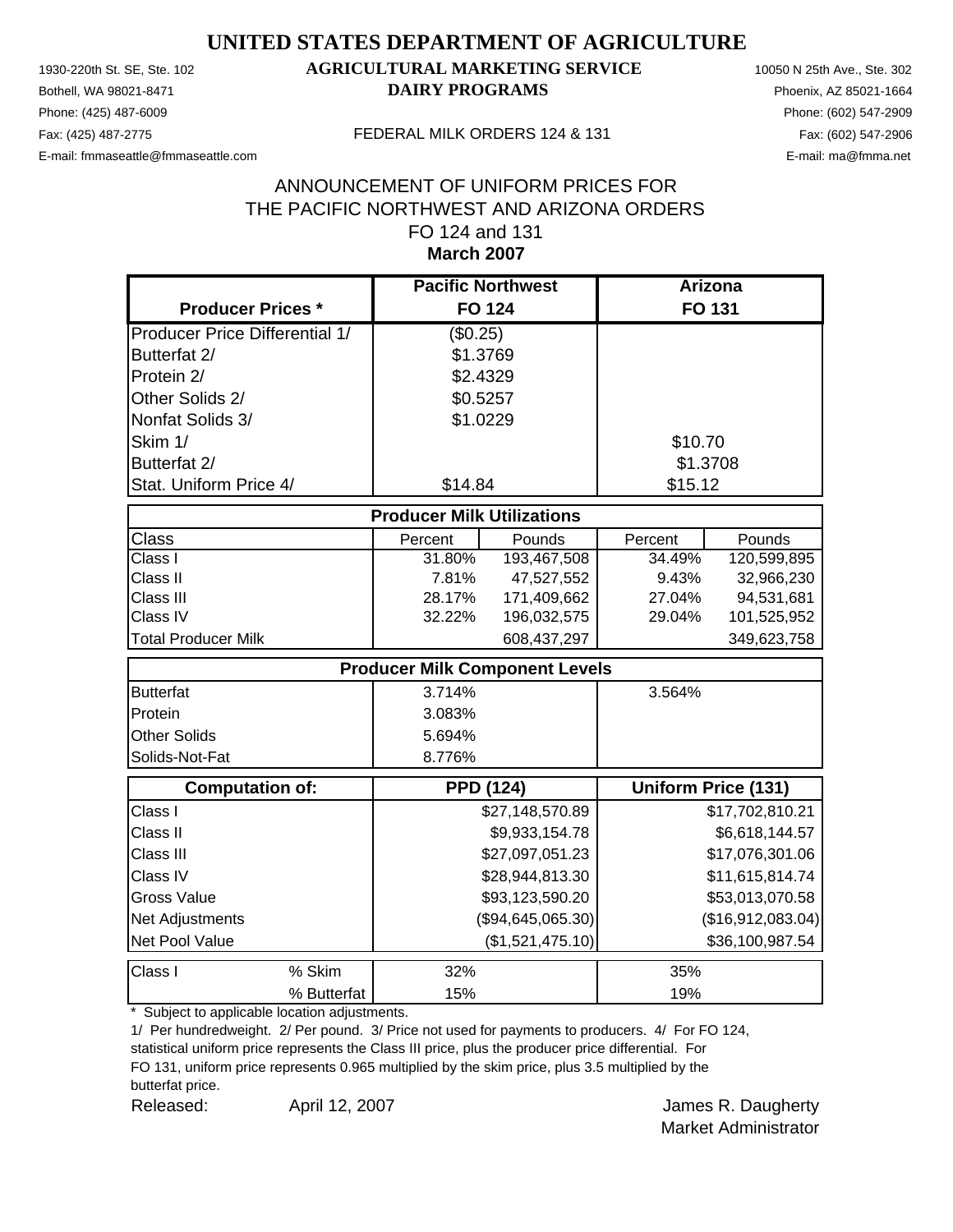# MILK MARKET SUMMARIES FOR MARCH 2007

## **Pacific Northwest Order (FO 124)**

|                               |                   |               |                   | <b>March 2007</b>          |           |
|-------------------------------|-------------------|---------------|-------------------|----------------------------|-----------|
|                               | <b>March 2007</b> | February 2007 | <b>March 2006</b> | <b>Percent Change From</b> |           |
|                               |                   |               |                   | Month-Ago                  | Year-Ago  |
| <b>Producer Deliveries</b>    | 608,437,297       | 582,799,405   | 678,410,919       | 4.40%                      | $-10.31%$ |
| <b>Daily Deliveries</b>       | 19,627,010        | 20,814,264    | 21,884,223        | $-5.70%$                   | $-10.31%$ |
| Number of Producers           | 747               | 747           | 8351              |                            |           |
| Daily Deliveries Per Producer | 26,274            | 27,864        | 26,209            | $-5.71%$                   | 0.25%     |
| <b>Class I Producer Milk</b>  | 193,467,508       | 175,027,667   | 185,730,288       | 10.54%                     | 4.17%     |
| Class I Utilization (%)       | 31.80%            | 30.03%        | 27.38%            |                            |           |
| <b>Class I Daily Usage</b>    | 6,240,887         | 6,250,988     | 5,991,300         | $-0.16%$                   | 4.17%     |

## **Arizona Order (FO 131)**

|                               |                   |                 |                   | <b>March 2007</b>          |          |
|-------------------------------|-------------------|-----------------|-------------------|----------------------------|----------|
|                               | <b>March 2007</b> | February 2007   | <b>March 2006</b> | <b>Percent Change From</b> |          |
|                               |                   |                 |                   | Month-Ago                  | Year-Ago |
| <b>Producer Deliveries</b>    | 349,623,758       | 300,690,633     | 288,436,958       | 16.27%                     | 21.21%   |
| <b>Daily Deliveries</b>       | 11,278,186        | 10,738,951      | 9,304,418         | 5.02%                      | 21.21%   |
| <b>Number of Producers</b>    | 92                | 92 <sub>l</sub> | 84                |                            |          |
| Daily Deliveries Per Producer | 122,589           | 116,728         | 110,767           | 5.02%                      | 10.67%   |
| <b>Class I Producer Milk</b>  | 120,599,895       | 110,723,487     | 94,202,508        | 8.92%                      | 28.02%   |
| Class I Utilization (%)       | 34.49%            | 36.82%          | 32.66%            |                            |          |
| <b>Class I Daily Usage</b>    | 3,890,319         | 3,954,410       | 3,038,791         | $-1.62%$                   | 28.02%   |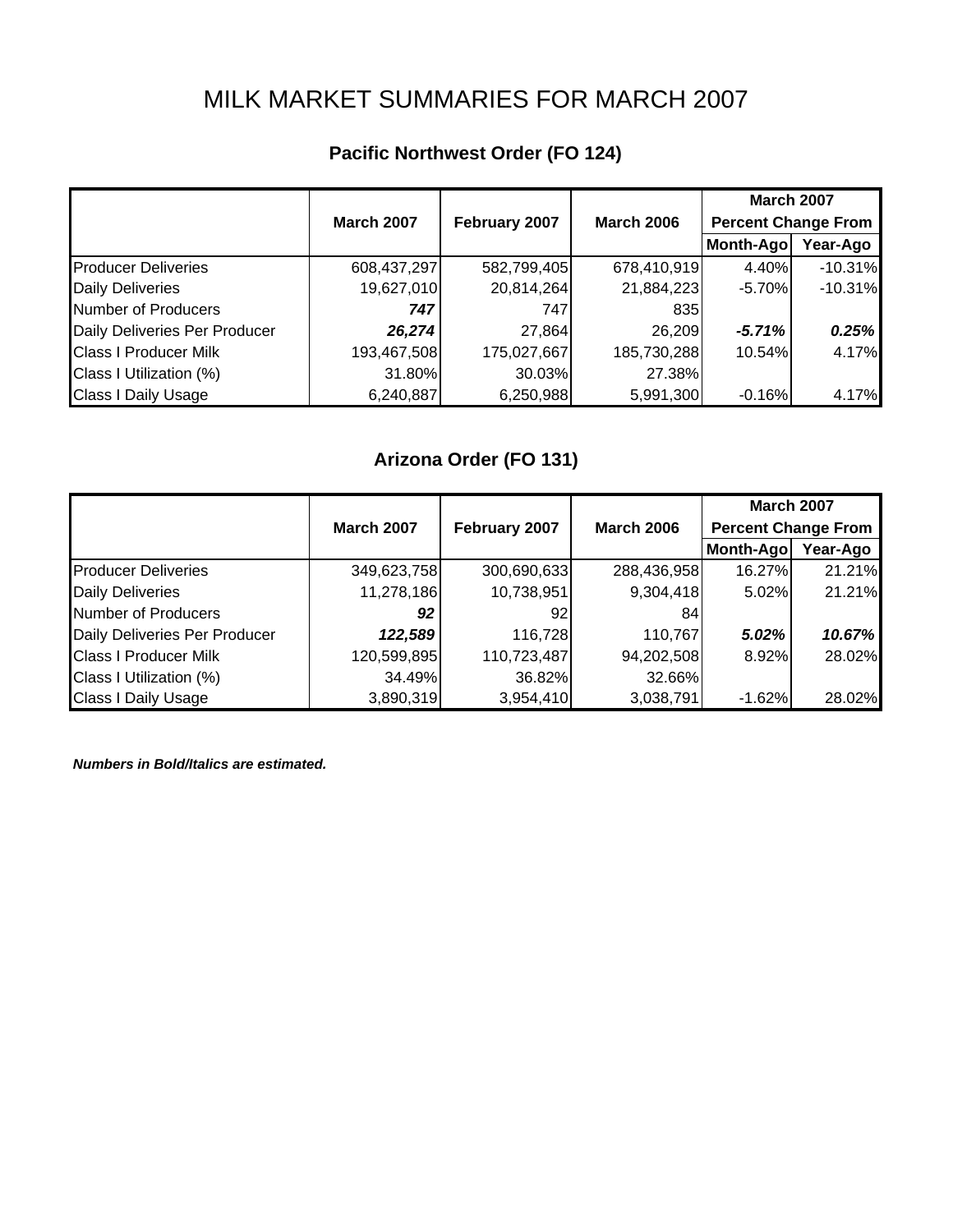Phone: (425) 487-6009 Phone: (602) 547-2909

### 1930-220th St. SE, Ste. 102 **AGRICULTURAL MARKETING SERVICE** 10050 N 25th Ave., Ste. 302 Bothell, WA 98021-8471 **DAIRY PROGRAMS** Phoenix, AZ 85021-1664

E-mail: fmmaseattle@fmmaseattle.com E-mail: ma@fmma.net

#### Fax: (425) 487-2775 FEDERAL MILK ORDERS 124 & 131

### **April 2007** ANNOUNCEMENT OF UNIFORM PRICES FOR THE PACIFIC NORTHWEST AND ARIZONA ORDERS FO 124 and 131

|                                       | <b>Pacific Northwest</b> |                                       | <b>Arizona</b> |                            |  |  |  |
|---------------------------------------|--------------------------|---------------------------------------|----------------|----------------------------|--|--|--|
| <b>Producer Prices *</b>              |                          | <b>FO 124</b>                         | <b>FO 131</b>  |                            |  |  |  |
| <b>Producer Price Differential 1/</b> | \$0.15                   |                                       |                |                            |  |  |  |
| Butterfat 2/                          |                          | \$1.4657                              |                |                            |  |  |  |
| Protein 2/                            |                          | \$2.5212                              |                |                            |  |  |  |
| Other Solids 2/                       |                          | \$0.6008                              |                |                            |  |  |  |
| Nonfat Solids 3/                      |                          | \$1.2656                              |                |                            |  |  |  |
| Skim 1/                               |                          |                                       | \$11.74        |                            |  |  |  |
| Butterfat 2/                          |                          |                                       |                | \$1.4570                   |  |  |  |
| Stat. Uniform Price 4/                | \$16.24                  |                                       | \$16.43        |                            |  |  |  |
| <b>Producer Milk Utilizations</b>     |                          |                                       |                |                            |  |  |  |
| <b>Class</b>                          | Percent                  | Pounds                                | Percent        | Pounds                     |  |  |  |
| Class I                               | 32.06%                   | 184,455,211                           | 33.55%         | 114,765,680                |  |  |  |
| Class II                              | 8.59%                    | 49,398,445                            | 9.32%          | 31,894,485                 |  |  |  |
| Class III                             | 29.00%                   | 166,804,253                           | 29.44%         | 100,705,092                |  |  |  |
| Class IV                              | 30.35%                   | 174,588,168                           | 27.69%         | 94,740,267                 |  |  |  |
| <b>Total Producer Milk</b>            |                          | 575,246,077                           |                | 342,105,524                |  |  |  |
|                                       |                          | <b>Producer Milk Component Levels</b> |                |                            |  |  |  |
| <b>Butterfat</b>                      | 3.664%                   |                                       | 3.529%         |                            |  |  |  |
| Protein                               | 3.062%                   |                                       |                |                            |  |  |  |
| <b>Other Solids</b>                   | 5.707%                   |                                       |                |                            |  |  |  |
| Solids-Not-Fat                        | 8.769%                   |                                       |                |                            |  |  |  |
| <b>Computation of:</b>                |                          | <b>PPD (124)</b>                      |                | <b>Uniform Price (131)</b> |  |  |  |
| Class I                               |                          | \$26,983,492.94                       |                | \$17,664,955.83            |  |  |  |
| Class II                              |                          | \$10,801,210.75                       |                | \$6,599,080.22             |  |  |  |
| Class III                             |                          | \$27,850,534.34                       |                | \$18,440,516.42            |  |  |  |
| Class IV                              |                          | \$29,934,797.31                       |                | \$13,528,639.90            |  |  |  |
| <b>Gross Value</b>                    |                          | \$95,570,035.34                       |                | \$56,233,192.37            |  |  |  |
| Net Adjustments                       |                          | (\$94,706,934.15)                     |                | (\$17,458,466.07)          |  |  |  |
| Net Pool Value                        |                          | \$863,101.19                          |                | \$38,774,726.30            |  |  |  |
| Class I<br>% Skim                     | 33%                      |                                       | 34%            |                            |  |  |  |
| % Butterfat                           | 15%                      |                                       | 19%            |                            |  |  |  |

\* Subject to applicable location adjustments.

1/ Per hundredweight. 2/ Per pound. 3/ Price not used for payments to producers. 4/ For FO 124,

statistical uniform price represents the Class III price, plus the producer price differential. For FO 131, uniform price represents 0.965 multiplied by the skim price, plus 3.5 multiplied by the butterfat price.

May 14, 2007

Released: May 14, 2007 Charles R. Daugherty Market Administrator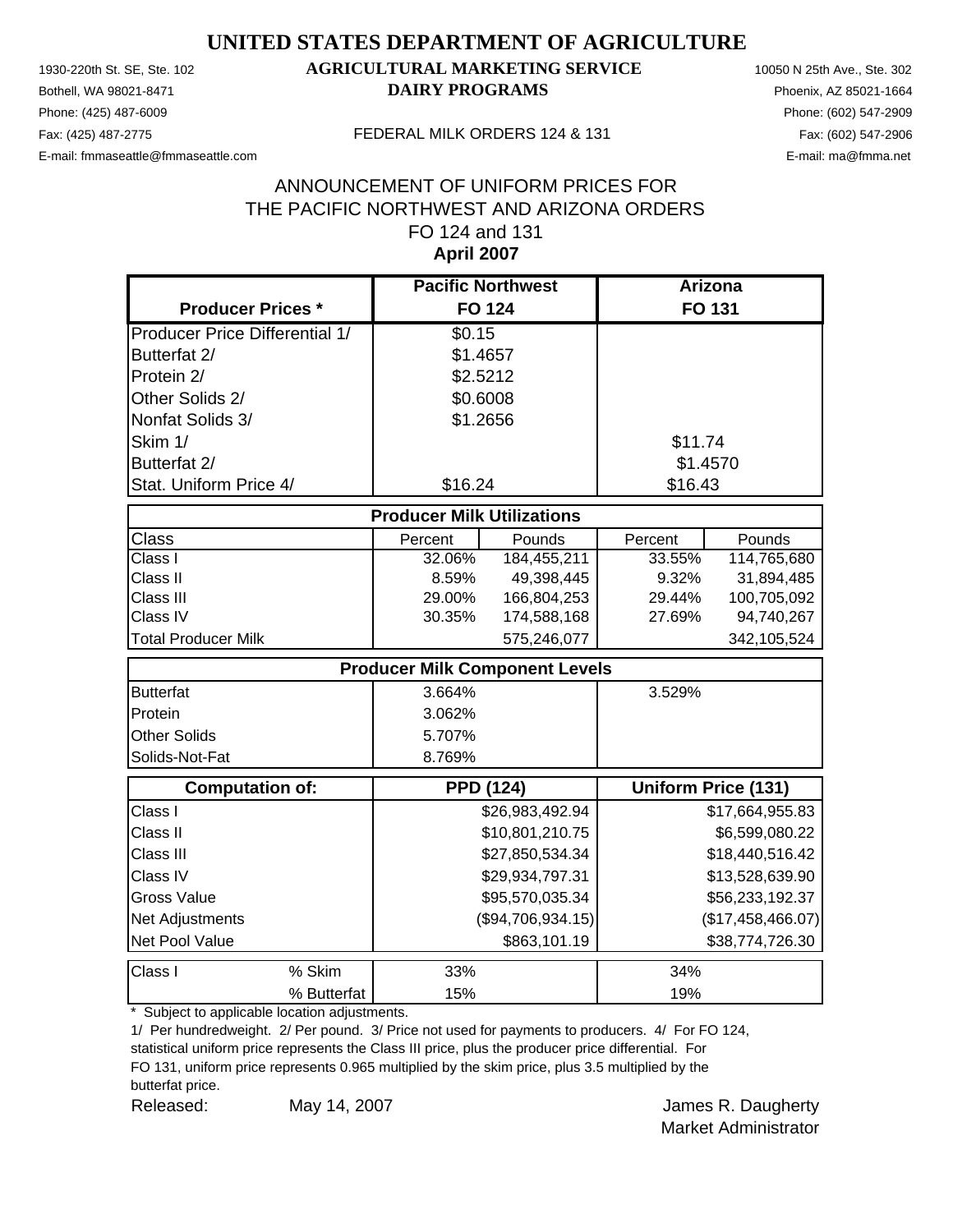# MILK MARKET SUMMARIES FOR APRIL 2007

### **Pacific Northwest Order (FO 124)**

|                               |                   |                   |                   | <b>April 2007</b>          |           |
|-------------------------------|-------------------|-------------------|-------------------|----------------------------|-----------|
|                               | <b>April 2007</b> | <b>March 2007</b> | <b>April 2006</b> | <b>Percent Change From</b> |           |
|                               |                   |                   |                   | Month-Ago                  | Year-Ago  |
| <b>Producer Deliveries</b>    | 575,246,077       | 608,437,297       | 687,563,752       | $-5.46%$                   | $-16.34%$ |
| <b>Daily Deliveries</b>       | 19,174,869        | 19,627,010        | 22,918,792        | $-2.30%$                   | $-16.34%$ |
| Number of Producers           | 726               | 726               | 840               |                            |           |
| Daily Deliveries Per Producer | 26,412            | 27,034            | 27,284            | $-2.30%$                   | $-3.20%$  |
| <b>Class I Producer Milk</b>  | 184,455,211       | 193,467,508       | 177,663,015       | $-4.66%$                   | 3.82%     |
| Class I Utilization (%)       | 32.06%            | 31.80%            | 25.84%            |                            |           |
| <b>Class I Daily Usage</b>    | 6,148,507         | 6,240,887         | 5,922,101         | $-1.48%$                   | 3.82%     |

## **Arizona Order (FO 131)**

|                               |             |                   |                   | <b>April 2007</b>          |          |
|-------------------------------|-------------|-------------------|-------------------|----------------------------|----------|
|                               | April 2007  | <b>March 2007</b> | <b>April 2006</b> | <b>Percent Change From</b> |          |
|                               |             |                   |                   | Month-Ago                  | Year-Ago |
| <b>Producer Deliveries</b>    | 342,105,524 | 349,623,758       | 302,058,032       | $-2.15%$                   | 13.26%   |
| <b>Daily Deliveries</b>       | 11,403,517  | 11,278,186        | 10,068,601        | 1.11%                      | 13.26%   |
| Number of Producers           | 92          | 921               | 931               |                            |          |
| Daily Deliveries Per Producer | 123,951     | 122,589           | 108,265           | 1.11%                      | 14.49%   |
| <b>Class I Producer Milk</b>  | 114,765,680 | 120,599,895       | 97,454,966        | $-4.84%$                   | 17.76%   |
| Class I Utilization (%)       | 33.55%      | 34.49%            | 32.26%            |                            |          |
| <b>Class I Daily Usage</b>    | 3,825,523   | 3,890,319         | 3,248,499         | $-1.67%$                   | 17.76%   |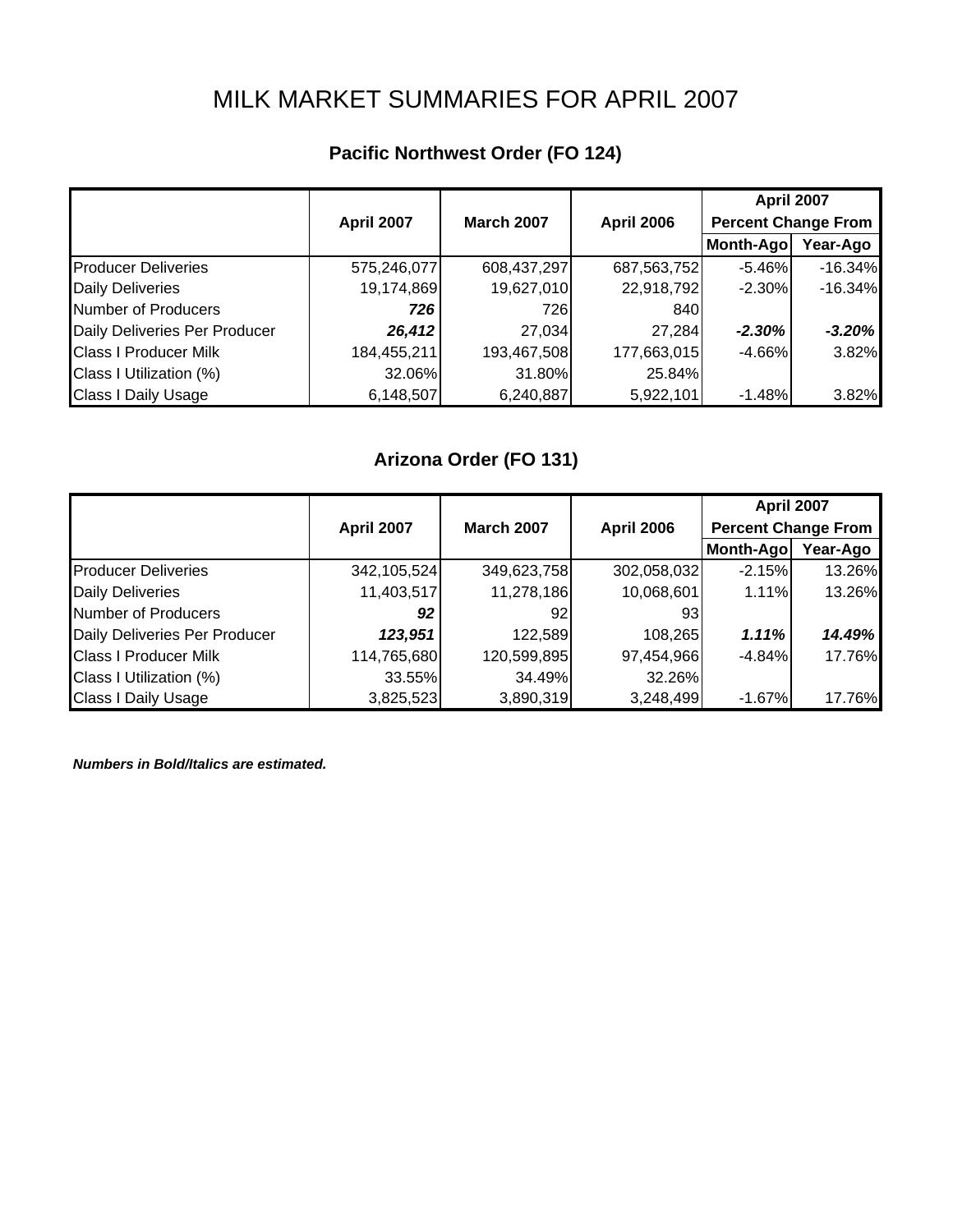Phone: (425) 487-6009 Phone: (602) 547-2909 E-mail: fmmaseattle@fmmaseattle.com E-mail: ma@fmma.net

### 1930-220th St. SE, Ste. 102 **AGRICULTURAL MARKETING SERVICE** 10050 N 25th Ave., Ste. 302 Bothell, WA 98021-8471 **DAIRY PROGRAMS** Phoenix, AZ 85021-1664

#### Fax: (425) 487-2775 FEDERAL MILK ORDERS 124 & 131

### **May 2007** ANNOUNCEMENT OF UNIFORM PRICES FOR THE PACIFIC NORTHWEST AND ARIZONA ORDERS FO 124 and 131

|                                       | <b>Pacific Northwest</b>          |                                       | Arizona  |                            |
|---------------------------------------|-----------------------------------|---------------------------------------|----------|----------------------------|
| <b>Producer Prices *</b>              |                                   | <b>FO 124</b>                         |          | <b>FO 131</b>              |
| <b>Producer Price Differential 1/</b> | \$0.27                            |                                       |          |                            |
| Butterfat 2/                          | \$1.5706                          |                                       |          |                            |
| Protein 2/                            | \$2.9424                          |                                       |          |                            |
| Other Solids 2/                       | \$0.5791                          |                                       |          |                            |
| Nonfat Solids 3/                      | \$1.4949                          |                                       |          |                            |
| Skim 1/                               |                                   |                                       | \$13.10  |                            |
| Butterfat 2/                          |                                   |                                       | \$1.5509 |                            |
| Stat. Uniform Price 4/                | \$17.87                           |                                       | \$18.07  |                            |
|                                       | <b>Producer Milk Utilizations</b> |                                       |          |                            |
| <b>Class</b>                          | Percent                           | Pounds                                | Percent  | Pounds                     |
| Class I                               | 32.33%                            | 191,516,277                           | 34.07%   | 117,887,992                |
| Class II                              | 8.75%                             | 51,850,008                            | 9.70%    | 33,546,624                 |
| Class III                             | 30.28%                            | 179,419,886                           | 28.13%   | 97,313,722                 |
| Class IV                              | 28.64%                            | 169,689,655                           | 28.10%   | 97,208,684                 |
| <b>Total Producer Milk</b>            |                                   | 592,475,826                           |          | 345,957,022                |
|                                       |                                   | <b>Producer Milk Component Levels</b> |          |                            |
| <b>Butterfat</b>                      | 3.628%                            |                                       | 3.524%   |                            |
| Protein                               | 3.047%                            |                                       |          |                            |
| <b>Other Solids</b>                   | 5.717%                            |                                       |          |                            |
| Solids-Not-Fat                        | 8.765%                            |                                       |          |                            |
| <b>Computation of:</b>                |                                   | <b>PPD (124)</b>                      |          | <b>Uniform Price (131)</b> |
| Class I                               |                                   | \$29,643,358.78                       |          | \$19,181,954.54            |
| Class II                              |                                   | \$12,781,719.23                       |          | \$8,221,857.95             |
| Class III                             |                                   | \$32,408,476.08                       |          | \$19,839,967.74            |
| Class IV                              |                                   | \$33,075,911.77                       |          | \$15,267,514.24            |
| <b>Gross Value</b>                    |                                   | \$107,909,465.86                      |          | \$62,511,294.47            |
| Net Adjustments                       |                                   | (\$106,309,361.19)                    |          | (\$18,754,406.85)          |
| Net Pool Value                        |                                   | \$1,600,104.67                        |          | \$43,756,887.62            |
| Class I<br>% Skim                     | 33%                               |                                       | 35%      |                            |
| % Butterfat                           | 15%                               |                                       | 20%      |                            |

\* Subject to applicable location adjustments.

1/ Per hundredweight. 2/ Per pound. 3/ Price not used for payments to producers. 4/ For FO 124,

statistical uniform price represents the Class III price, plus the producer price differential. For FO 131, uniform price represents 0.965 multiplied by the skim price, plus 3.5 multiplied by the butterfat price.

Released: June 13, 2007 **Market Election State State State State Inc.** Selection State State James R. Daugherty June 13, 2007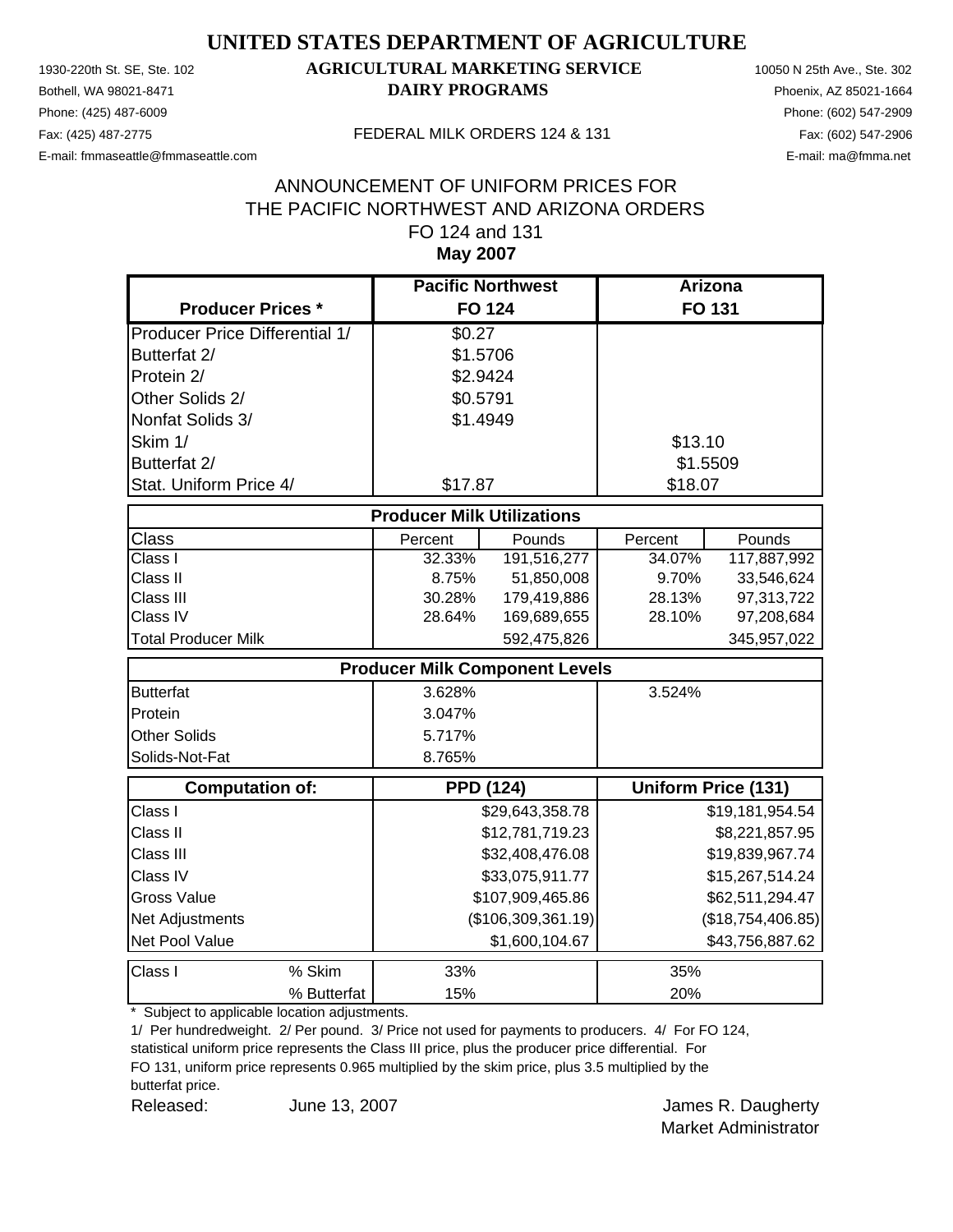# MILK MARKET SUMMARIES FOR MAY 2007

## **Pacific Northwest Order (FO 124)**

|                               |                 |             |                 | <b>May 2007</b>            |           |
|-------------------------------|-----------------|-------------|-----------------|----------------------------|-----------|
|                               | <b>May 2007</b> | April 2007  | <b>May 2006</b> | <b>Percent Change From</b> |           |
|                               |                 |             |                 | Month-Ago                  | Year-Ago  |
| <b>Producer Deliveries</b>    | 592,475,826     | 575,246,077 | 717,385,029     | 3.00%                      | $-17.41%$ |
| <b>Daily Deliveries</b>       | 19,112,123      | 19,174,869  | 23, 141, 453    | $-0.33%$                   | $-17.41%$ |
| Number of Producers           | 715             | 715         | 836             |                            |           |
| Daily Deliveries Per Producer | 26,730          | 26,818      | 27,681          | $-0.33%$                   | $-3.44%$  |
| <b>Class I Producer Milk</b>  | 191,516,277     | 184,455,211 | 193,948,844     | 3.83%                      | $-1.25%$  |
| Class I Utilization (%)       | 32.33%          | 32.06%      | 27.04%          |                            |           |
| <b>Class I Daily Usage</b>    | 6,177,944       | 6,148,507   | 6,256,414       | 0.48%                      | $-1.25%$  |

### **Arizona Order (FO 131)**

|                               |                 |                   |                 | <b>May 2007</b>            |          |
|-------------------------------|-----------------|-------------------|-----------------|----------------------------|----------|
|                               | <b>May 2007</b> | <b>April 2007</b> | <b>May 2006</b> | <b>Percent Change From</b> |          |
|                               |                 |                   |                 | Month-Ago                  | Year-Ago |
| <b>Producer Deliveries</b>    | 345,957,022     | 342,105,524       | 325,444,557     | 1.13%                      | 6.30%    |
| <b>Daily Deliveries</b>       | 11,159,904      | 11,403,517        | 10,498,212      | $-2.14%$                   | 6.30%    |
| Number of Producers           | 92              | 92                | 94              |                            |          |
| Daily Deliveries Per Producer | 121,303         | 123,951           | 111,683         | $-2.14%$                   | 8.61%    |
| <b>Class I Producer Milk</b>  | 117,887,992     | 114,765,680       | 111,550,332     | 2.72%                      | 5.68%    |
| Class I Utilization (%)       | 34.07%          | 33.55%            | 34.27%          |                            |          |
| <b>Class I Daily Usage</b>    | 3,802,838       | 3,825,523         | 3,598,398       | $-0.59%$                   | 5.68%    |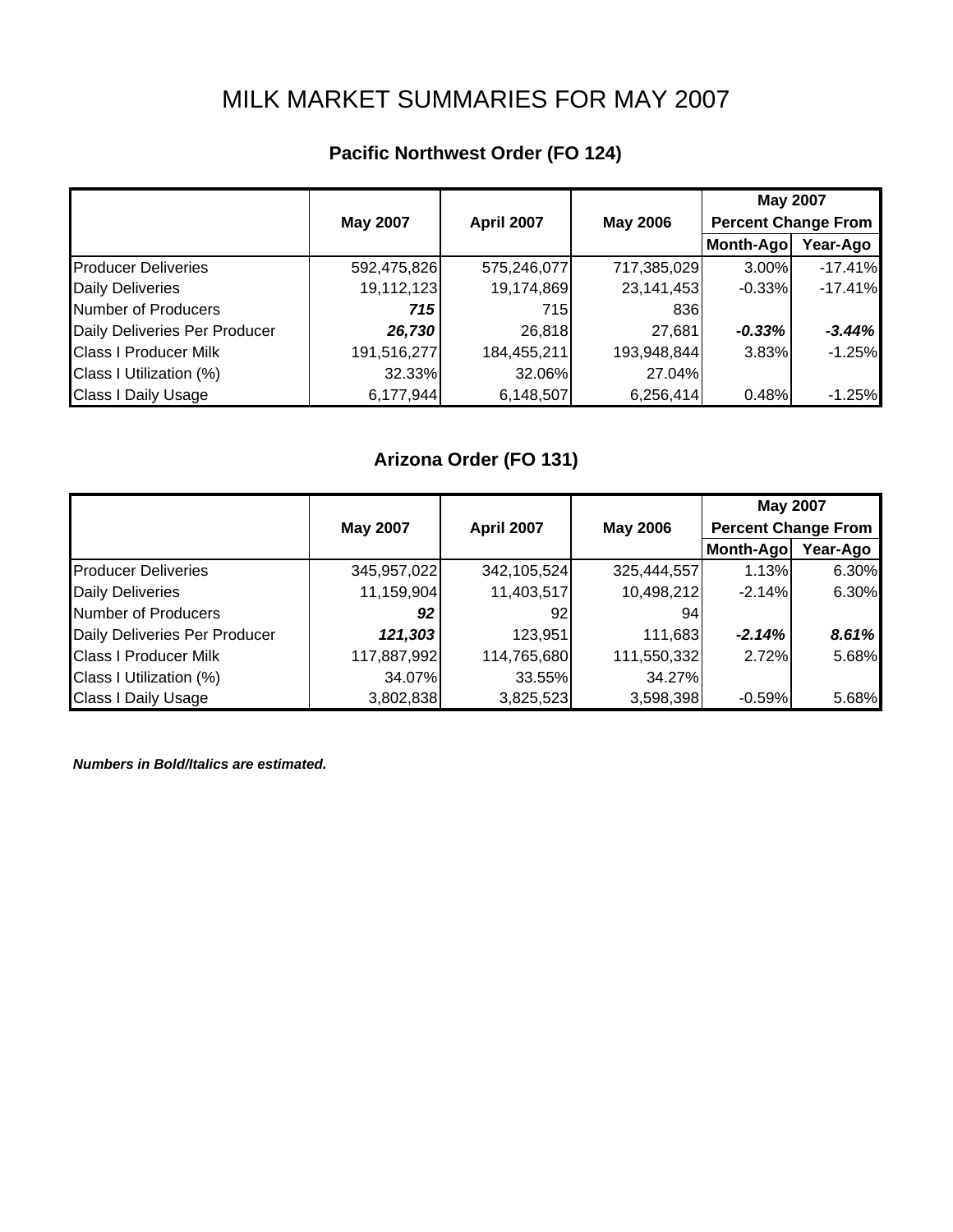Phone: (425) 487-6009 Phone: (602) 547-2909 E-mail: fmmaseattle@fmmaseattle.com E-mail: ma@fmma.net

### 1930-220th St. SE, Ste. 102 **AGRICULTURAL MARKETING SERVICE** 10050 N 25th Ave., Ste. 302 Bothell, WA 98021-8471 **DAIRY PROGRAMS** Phoenix, AZ 85021-1664

#### Fax: (425) 487-2775 FEDERAL MILK ORDERS 124 & 131

### **June 2007** ANNOUNCEMENT OF UNIFORM PRICES FOR THE PACIFIC NORTHWEST AND ARIZONA ORDERS FO 124 and 131

|                                       | <b>Pacific Northwest</b>              |                    | Arizona  |                            |
|---------------------------------------|---------------------------------------|--------------------|----------|----------------------------|
| <b>Producer Prices *</b>              | <b>FO 124</b>                         |                    |          | FO 131                     |
| <b>Producer Price Differential 1/</b> | \$0.02                                |                    |          |                            |
| Butterfat 2/                          | \$1.6457                              |                    |          |                            |
| Protein 2/                            | \$3.7059                              |                    |          |                            |
| Other Solids 2/                       | \$0.5831                              |                    |          |                            |
| Nonfat Solids 3/                      | \$1.7268                              |                    |          |                            |
| Skim 1/                               |                                       |                    | \$15.11  |                            |
| Butterfat 2/                          |                                       |                    | \$1.6328 |                            |
| Stat. Uniform Price 4/                | \$20.19                               |                    | \$20.30  |                            |
|                                       | <b>Producer Milk Utilizations</b>     |                    |          |                            |
| Class                                 | Percent                               | Pounds             | Percent  | Pounds                     |
| Class I                               | 30.62%                                | 176,748,978        | 33.40%   | 107,842,189                |
| Class II                              | 8.42%                                 | 48,585,229         | 10.24%   | 33,068,435                 |
| Class III                             | 29.82%                                | 172,095,697        | 25.47%   | 82,228,550                 |
| Class IV                              | 31.14%                                | 179,694,541        | 30.89%   | 99,742,957                 |
| <b>Total Producer Milk</b>            |                                       | 577,124,445        |          | 322,882,131                |
|                                       | <b>Producer Milk Component Levels</b> |                    |          |                            |
| <b>Butterfat</b>                      | 3.603%                                |                    | 3.540%   |                            |
| Protein                               | 3.017%                                |                    |          |                            |
| <b>Other Solids</b>                   | 5.726%                                |                    |          |                            |
| Solids-Not-Fat                        | 8.742%                                |                    |          |                            |
| <b>Computation of:</b>                | <b>PPD (124)</b>                      |                    |          | <b>Uniform Price (131)</b> |
| Class I                               |                                       | \$30,576,629.69    |          | \$19,547,575.62            |
| Class II                              |                                       | \$13,837,802.95    |          | \$9,752,366.00             |
| Class III                             |                                       | \$35,481,882.41    |          | \$19,301,701.00            |
| Class IV                              |                                       | \$37,935,955.28    |          | \$17,018,915.62            |
| <b>Gross Value</b>                    |                                       | \$117,832,270.33   |          | \$65,620,558.24            |
| Net Adjustments                       |                                       | (\$117,716,788.45) |          | (\$18,525,108.70)          |
| Net Pool Value                        |                                       | \$115,481.88       |          | \$47,095,449.54            |
| % Skim<br>Class I                     | 31%                                   |                    | 34%      |                            |
| % Butterfat                           | 15%                                   |                    | 20%      |                            |

\* Subject to applicable location adjustments.

1/ Per hundredweight. 2/ Per pound. 3/ Price not used for payments to producers. 4/ For FO 124,

statistical uniform price represents the Class III price, plus the producer price differential. For FO 131, uniform price represents 0.965 multiplied by the skim price, plus 3.5 multiplied by the butterfat price.

Released: July 13, 2007 **Container Accord Figure 3** James R. Daugherty July 13, 2007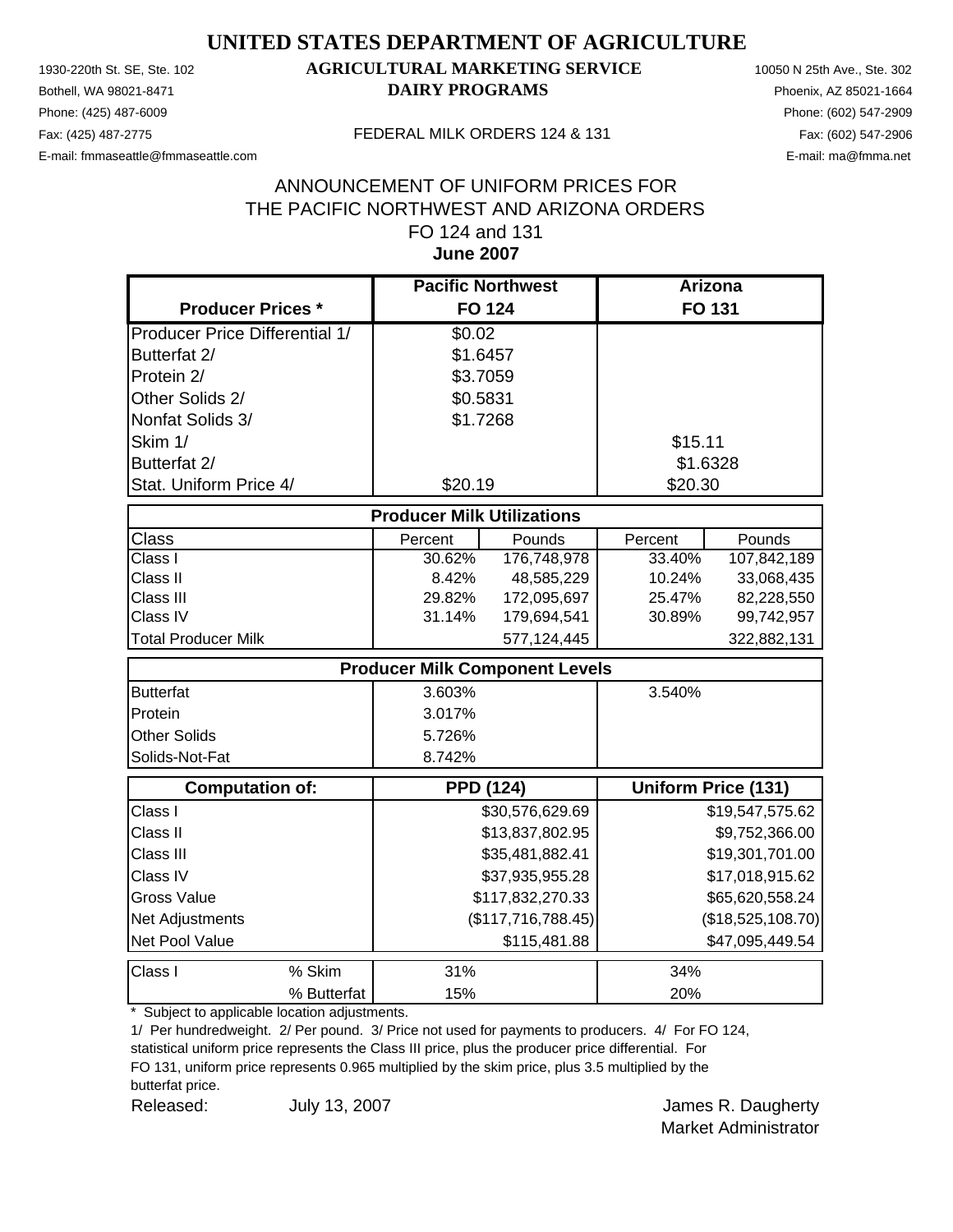# MILK MARKET SUMMARIES FOR JUNE 2007

### **Pacific Northwest Order (FO 124)**

|                               |                  |                 |                  | <b>June 2007</b>           |           |
|-------------------------------|------------------|-----------------|------------------|----------------------------|-----------|
|                               | <b>June 2007</b> | <b>May 2007</b> | <b>June 2006</b> | <b>Percent Change From</b> |           |
|                               |                  |                 |                  | Month-Ago                  | Year-Ago  |
| <b>Producer Deliveries</b>    | 577,124,445      | 592,475,826     | 662,476,437      | $-2.59%$                   | $-12.88%$ |
| <b>Daily Deliveries</b>       | 19,237,482       | 19,112,123      | 22,082,548       | 0.66%                      | $-12.88%$ |
| <b>Number of Producers</b>    | 698              | 698             | 821              |                            |           |
| Daily Deliveries Per Producer | 27,561           | 27,381          | 26,897           | 0.66%                      | 2.47%     |
| <b>Class I Producer Milk</b>  | 176,748,978      | 191,516,277     | 184,796,123      | $-7.71%$                   | $-4.35%$  |
| Class I Utilization (%)       | 30.62%           | 32.33%          | 27.89%           |                            |           |
| <b>Class I Daily Usage</b>    | 5,891,633        | 6,177,944       | 6,159,871        | $-4.63%$                   | $-4.35%$  |

## **Arizona Order (FO 131)**

|                               |                  |                 |                  | <b>June 2007</b>           |          |
|-------------------------------|------------------|-----------------|------------------|----------------------------|----------|
|                               | <b>June 2007</b> | <b>May 2007</b> | <b>June 2006</b> | <b>Percent Change From</b> |          |
|                               |                  |                 |                  | Month-Ago                  | Year-Ago |
| <b>Producer Deliveries</b>    | 322,882,131      | 345,957,022     | 305,917,685      | $-6.67\%$                  | 5.55%    |
| <b>Daily Deliveries</b>       | 10,762,738       | 11,159,904      | 10,197,256       | $-3.56\%$                  | 5.55%    |
| Number of Producers           | 92               | 92              | 97               |                            |          |
| Daily Deliveries Per Producer | 116,986          | 121,303         | 105,126          | $-3.56%$                   | 11.28%   |
| <b>Class I Producer Milk</b>  | 107,842,189      | 117,887,992     | 106,854,165      | $-8.52%$                   | 0.92%    |
| Class I Utilization (%)       | 33.40%           | 34.07%          | 34.93%           |                            |          |
| <b>Class I Daily Usage</b>    | 3,594,740        | 3,802,838       | 3,561,806        | $-5.47%$                   | 0.92%    |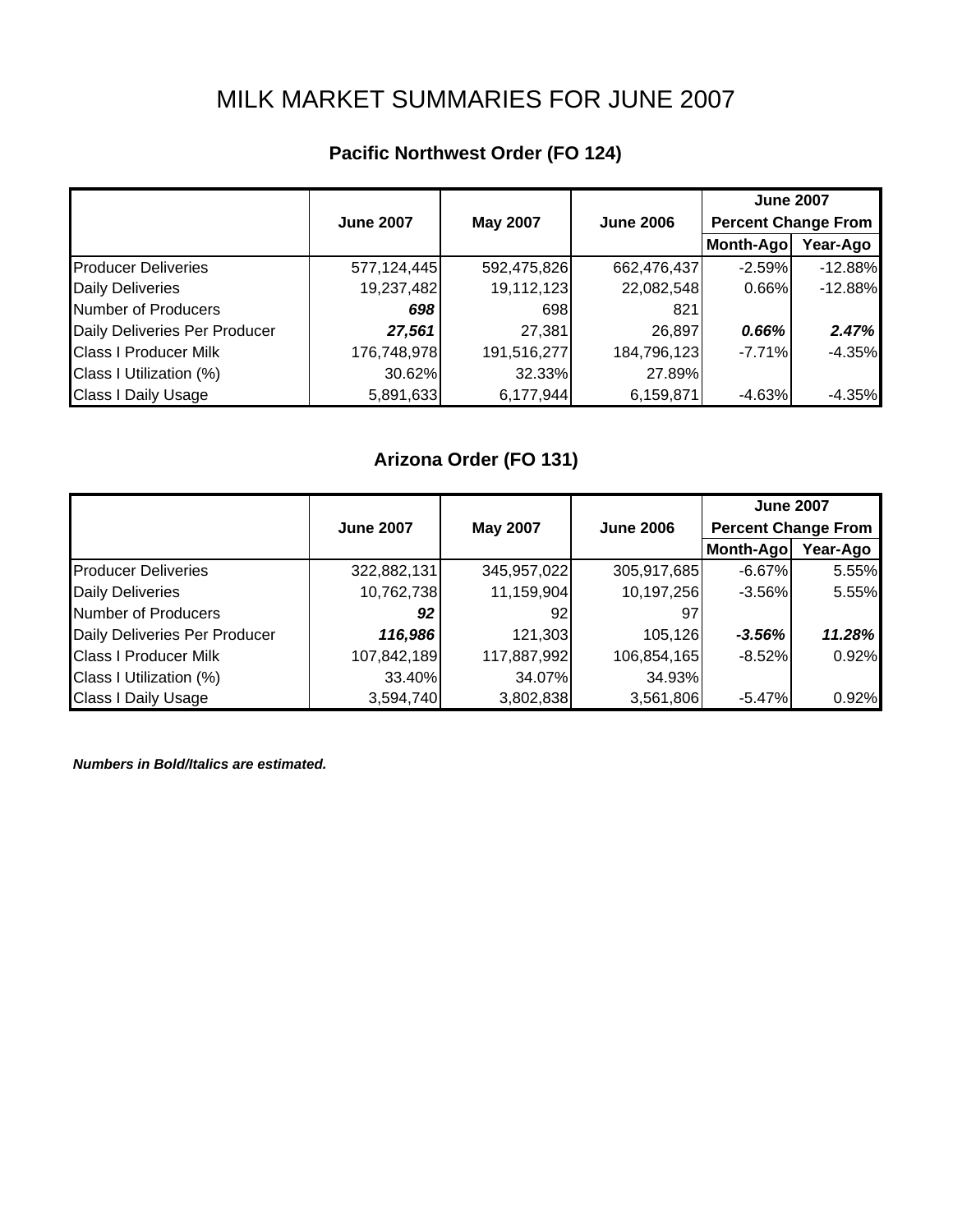Phone: (425) 487-6009 Phone: (602) 547-2909

### 1930-220th St. SE, Ste. 102 **AGRICULTURAL MARKETING SERVICE** 10050 N 25th Ave., Ste. 302 Bothell, WA 98021-8471 **DAIRY PROGRAMS** Phoenix, AZ 85021-1664

E-mail: fmmaseattle@fmmaseattle.com E-mail: ma@fmma.net

#### Fax: (425) 487-2775 FEDERAL MILK ORDERS 124 & 131

### **July 2007** ANNOUNCEMENT OF UNIFORM PRICES FOR THE PACIFIC NORTHWEST AND ARIZONA ORDERS FO 124 and 131

|                                       | <b>Pacific Northwest</b>          |                                       | <b>Arizona</b> |                            |
|---------------------------------------|-----------------------------------|---------------------------------------|----------------|----------------------------|
| <b>Producer Prices *</b>              | <b>FO 124</b>                     |                                       |                | <b>FO 131</b>              |
| <b>Producer Price Differential 1/</b> | \$0.60                            |                                       |                |                            |
| Butterfat 2/                          | \$1.6110                          |                                       |                |                            |
| Protein 2/                            | \$4.2068                          |                                       |                |                            |
| Other Solids 2/                       | \$0.5534                          |                                       |                |                            |
| Nonfat Solids 3/                      | \$1.8424                          |                                       |                |                            |
| Skim 1/                               |                                   |                                       | \$16.98        |                            |
| Butterfat 2/                          |                                   |                                       | \$1.6300       |                            |
| Stat. Uniform Price 4/                | \$21.98                           |                                       | \$22.09        |                            |
|                                       | <b>Producer Milk Utilizations</b> |                                       |                |                            |
| <b>Class</b>                          | Percent                           | Pounds                                | Percent        | Pounds                     |
| Class I                               | 30.10%                            | 177,475,258                           | 34.41%         | 106,845,592                |
| Class II                              | 7.56%                             | 44,567,579                            | 10.93%         | 33,924,751                 |
| Class III                             | 31.47%                            | 185,544,880                           | 29.77%         | 92,439,893                 |
| Class IV                              | 30.87%                            | 181,968,606                           | 24.89%         | 77,291,042                 |
| <b>Total Producer Milk</b>            |                                   | 589,556,323                           |                | 310,501,278                |
|                                       |                                   | <b>Producer Milk Component Levels</b> |                |                            |
| <b>Butterfat</b>                      | 3.606%                            |                                       | 3.534%         |                            |
| Protein                               | 2.984%                            |                                       |                |                            |
| <b>Other Solids</b>                   | 5.725%                            |                                       |                |                            |
| Solids-Not-Fat                        | 8.709%                            |                                       |                |                            |
| <b>Computation of:</b>                |                                   | <b>PPD (124)</b>                      |                | <b>Uniform Price (131)</b> |
| Class I                               |                                   | \$35,971,757.51                       |                | \$22,499,405.55            |
| Class II                              |                                   | \$14,246,170.93                       |                | \$10,520,720.50            |
| Class III                             |                                   | \$40,170,984.80                       |                | \$22,150,182.75            |
| Class IV                              |                                   | \$39,610,173.73                       |                | \$13,439,040.98            |
| <b>Gross Value</b>                    |                                   | \$129,999,086.97                      |                | \$68,609,349.78            |
| Net Adjustments                       |                                   | (\$126,460,419.68)                    |                | (\$17,701,162.82)          |
| Net Pool Value                        |                                   | \$3,538,667.29                        |                | \$50,908,186.96            |
| Class I<br>% Skim                     | 31%                               |                                       | 35%            |                            |
| % Butterfat                           | 15%                               |                                       | 20%            |                            |

\* Subject to applicable location adjustments.

1/ Per hundredweight. 2/ Per pound. 3/ Price not used for payments to producers. 4/ For FO 124,

statistical uniform price represents the Class III price, plus the producer price differential. For FO 131, uniform price represents 0.965 multiplied by the skim price, plus 3.5 multiplied by the butterfat price.

Released: August 14, 2007 Channel America R. Daugherty August 14, 2007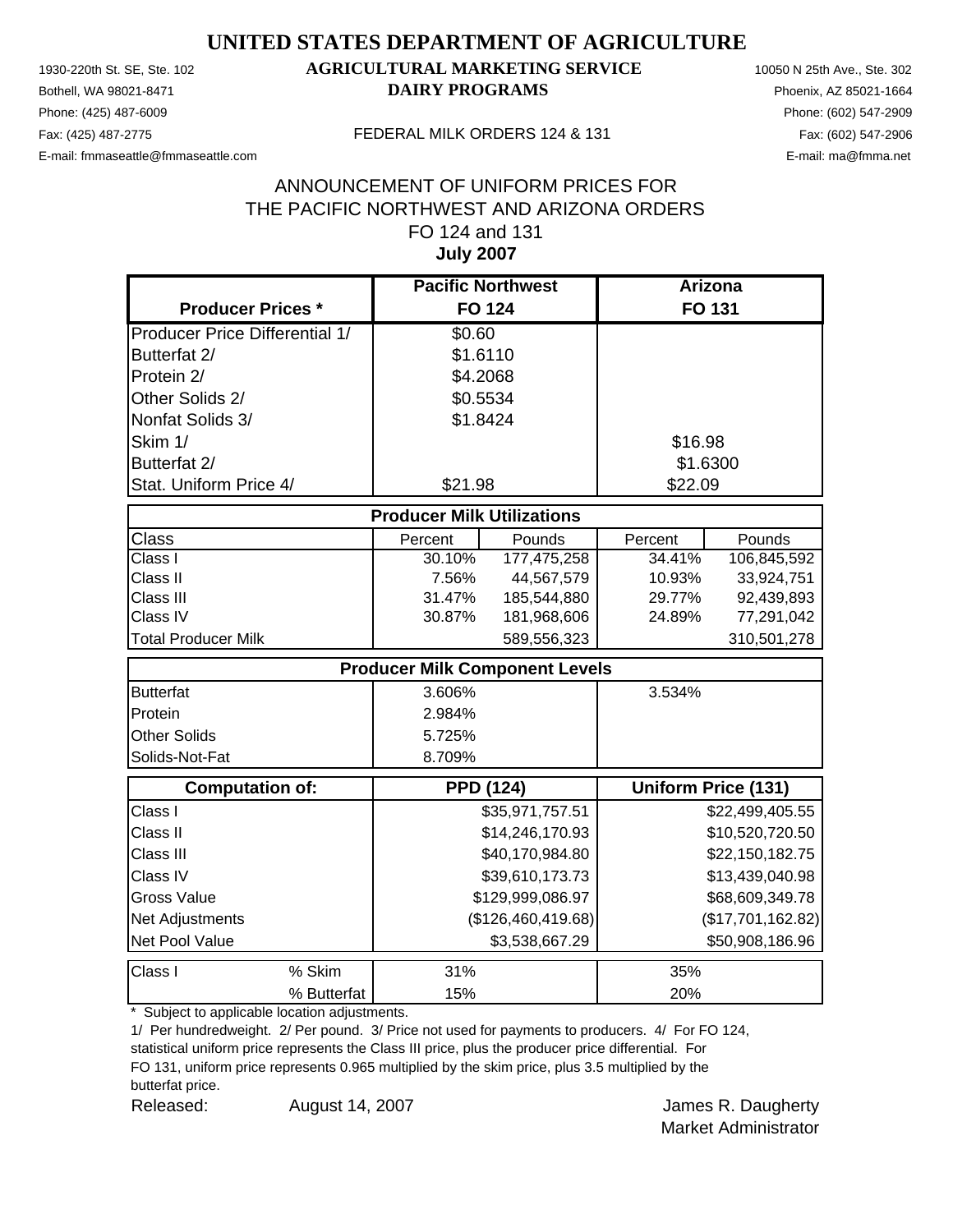# MILK MARKET SUMMARIES FOR JULY 2007

## **Pacific Northwest Order (FO 124)**

|                               |                  |                  |                  | <b>July 2007</b>           |           |
|-------------------------------|------------------|------------------|------------------|----------------------------|-----------|
|                               | <b>July 2007</b> | <b>June 2007</b> | <b>July 2006</b> | <b>Percent Change From</b> |           |
|                               | 1/               | 1/               |                  | Month-Ago                  | Year-Ago  |
| <b>Producer Deliveries</b>    | 589,556,323      | 577,124,445      | 707,227,782      | 2.15%                      | $-16.64%$ |
| <b>Daily Deliveries</b>       | 19,017,946       | 19,237,482       | 22,813,799       | $-1.14%$                   | $-16.64%$ |
| Number of Producers           | 693              | 693              | 821              |                            |           |
| Daily Deliveries Per Producer | 27,443           | 27,760           | 27,788           | $-1.14%$                   | $-1.24%$  |
| <b>Class I Producer Milk</b>  | 177,475,258      | 176,748,978      | 171,442,820      | 0.41%                      | 3.52%     |
| Class I Utilization (%)       | 30.10%           | 30.62%           | 24.24%           |                            |           |
| <b>Class I Daily Usage</b>    | 5,725,008        | 5,891,633        | 5,530,414        | $-2.83%$                   | 3.52%     |

### **Arizona Order (FO 131)**

|                               |                  |                  |                  | <b>July 2007</b>           |          |
|-------------------------------|------------------|------------------|------------------|----------------------------|----------|
|                               | <b>July 2007</b> | <b>June 2007</b> | <b>July 2006</b> | <b>Percent Change From</b> |          |
|                               |                  |                  |                  | Month-Ago                  | Year-Ago |
| <b>Producer Deliveries</b>    | 310,501,278      | 322,882,131      | 276,335,324      | $-3.83%$                   | 12.36%   |
| <b>Daily Deliveries</b>       | 10,016,170       | 10,762,738       | 8,914,043        | $-6.94%$                   | 12.36%   |
| <b>Number of Producers</b>    | 93               | 931              | 95               |                            |          |
| Daily Deliveries Per Producer | 107,701          | 115,728          | 93,832           | $-6.94%$                   | 14.78%   |
| <b>Class I Producer Milk</b>  | 106,845,592      | 107,842,189      | 104,721,239      | $-0.92%$                   | 2.03%    |
| Class I Utilization (%)       | 34.41%           | 33.40%           | 37.91%           |                            |          |
| <b>Class I Daily Usage</b>    | 3,446,632        | 3,594,740        | 3,378,104        | $-4.12%$                   | 2.03%    |

1/ Eligible milk not pooled due to price. Comparisons to previous month or year may be biased.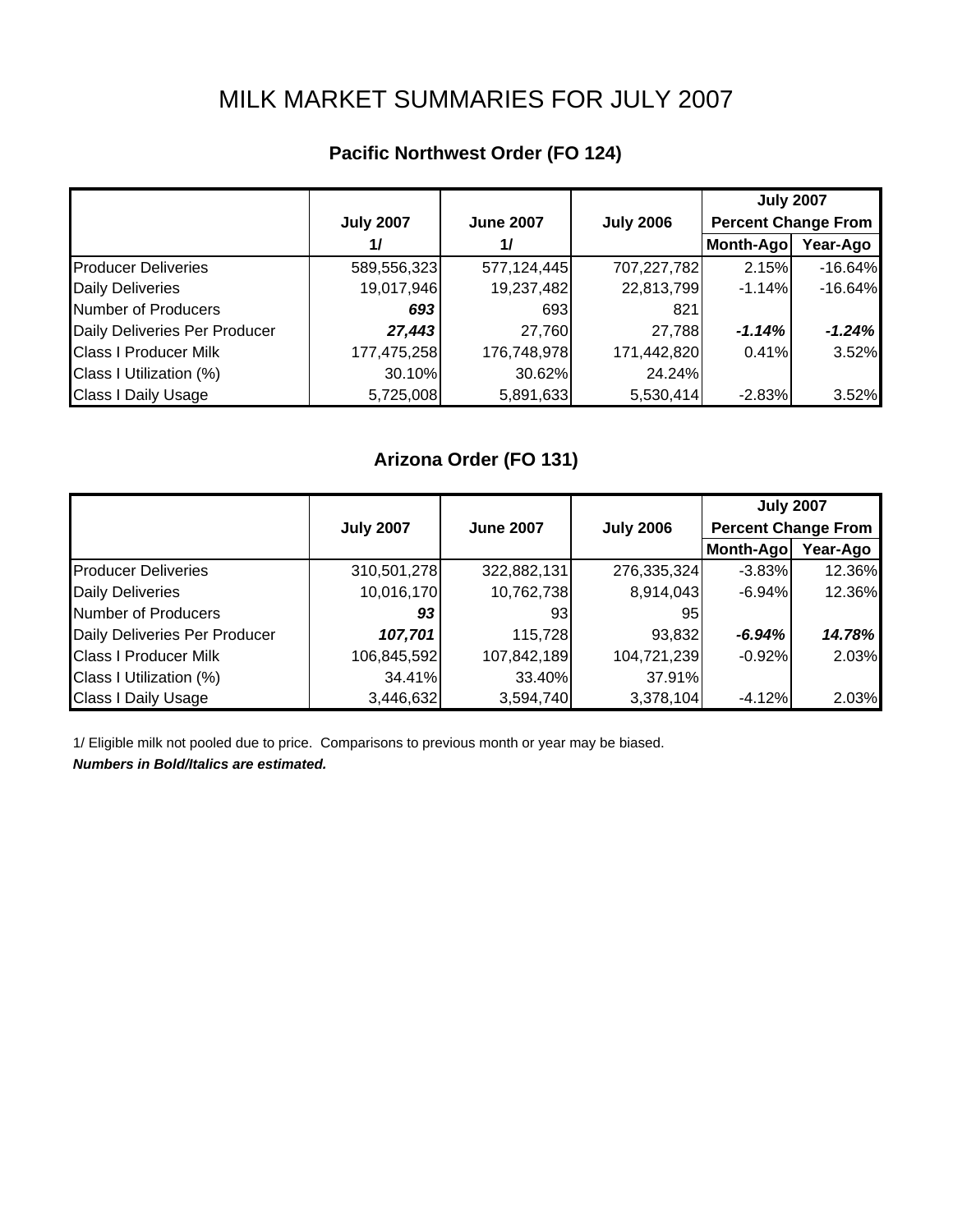Phone: (425) 487-6009 Phone: (602) 547-2909

### 1930-220th St. SE, Ste. 102 **AGRICULTURAL MARKETING SERVICE** 10050 N 25th Ave., Ste. 302 Bothell, WA 98021-8471 **DAIRY PROGRAMS** Phoenix, AZ 85021-1664

E-mail: fmmaseattle@fmmaseattle.com E-mail: ma@fmma.net

#### Fax: (425) 487-2775 FEDERAL MILK ORDERS 124 & 131

### **August 2007** ANNOUNCEMENT OF UNIFORM PRICES FOR THE PACIFIC NORTHWEST AND ARIZONA ORDERS FO 124 and 131

|                                       | <b>Pacific Northwest</b>              |                      | Arizona  |                            |
|---------------------------------------|---------------------------------------|----------------------|----------|----------------------------|
| <b>Producer Prices *</b>              |                                       | <b>FO 124</b>        |          | FO 131                     |
| <b>Producer Price Differential 1/</b> | \$2.01                                |                      |          |                            |
| Butterfat 2/                          | \$1.5872                              |                      |          |                            |
| Protein 2/                            | \$3.9412                              |                      |          |                            |
| Other Solids 2/                       | \$0.4368                              |                      |          |                            |
| Nonfat Solids 3/                      | \$1.8785                              |                      |          |                            |
| Skim 1/                               |                                       |                      | \$17.23  |                            |
| Butterfat 2/                          |                                       |                      | \$1.5980 |                            |
| Stat. Uniform Price 4/                | \$21.84                               |                      | \$22.22  |                            |
|                                       | <b>Producer Milk Utilizations</b>     |                      |          |                            |
| Class                                 | Percent                               | Pounds               | Percent  | Pounds                     |
| Class I                               | 31.50%                                | 188,027,003          | 41.01%   | 118,865,853                |
| Class II                              | 7.23%                                 | 43, 174, 783         | 11.13%   | 32,255,253                 |
| Class III                             | 31.12%                                | 185,724,454          | 31.27%   | 90,624,202                 |
| Class IV                              | 30.15%                                | 179,948,788          | 16.59%   | 48,086,524                 |
| <b>Total Producer Milk</b>            |                                       | 596,875,028          |          | 289,831,832                |
|                                       | <b>Producer Milk Component Levels</b> |                      |          |                            |
| <b>Butterfat</b>                      | 3.621%                                |                      | 3.527%   |                            |
| Protein                               | 3.032%                                |                      |          |                            |
| <b>Other Solids</b>                   | 5.741%                                |                      |          |                            |
| Solids-Not-Fat                        | 8.773%                                |                      |          |                            |
| <b>Computation of:</b>                | <b>PPD (124)</b>                      |                      |          | <b>Uniform Price (131)</b> |
| Class I                               |                                       | \$39,883,972.48      |          | \$26,007,622.03            |
| Class II                              |                                       | \$14,107,265.24      |          | \$10,562,711.80            |
| Class III                             |                                       | \$37,653,347.57      |          | \$19,716,662.12            |
| Class IV                              |                                       | \$40,553,662.62      |          | \$8,131,431.21             |
| <b>Gross Value</b>                    |                                       | \$132,198,247.91     |          | \$64,418,427.16            |
| Net Adjustments                       |                                       | (\$120, 194, 263.65) |          | (\$16,201,693.81)          |
| Net Pool Value                        |                                       | \$12,003,984.26      |          | \$48,216,733.35            |
| % Skim<br>Class I                     | 32%                                   |                      | 42%      |                            |
| % Butterfat                           | 16%                                   |                      | 23%      |                            |

\* Subject to applicable location adjustments.

1/ Per hundredweight. 2/ Per pound. 3/ Price not used for payments to producers. 4/ For FO 124,

statistical uniform price represents the Class III price, plus the producer price differential. For FO 131, uniform price represents 0.965 multiplied by the skim price, plus 3.5 multiplied by the

butterfat price.

Released: September 13, 2007 **Decimension Contract Contract Contract Contract Contract Contract Contract Contract Contract Contract Contract Contract Contract Contract Contract Contract Contract Contract Contract Contract**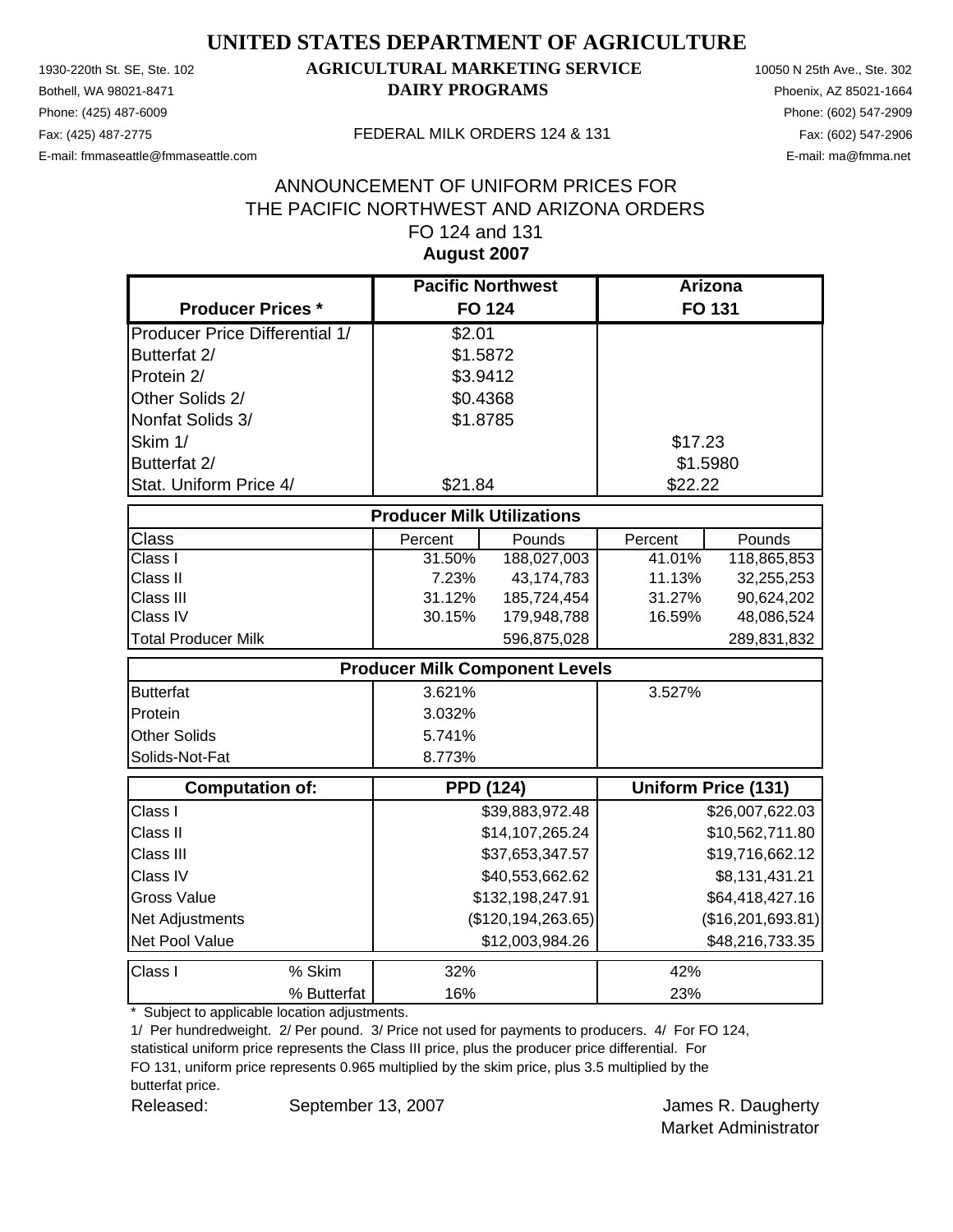# MILK MARKET SUMMARIES FOR AUGUST 2007

### **Pacific Northwest Order (FO 124)**

|                               | August 2007 | <b>July 2007</b> | August 2006 | August 2007<br><b>Percent Change From</b> |           |
|-------------------------------|-------------|------------------|-------------|-------------------------------------------|-----------|
|                               |             | 1/               |             | Month-Ago                                 | Year-Ago  |
| <b>Producer Deliveries</b>    | 596,875,028 | 589,556,323      | 725,511,094 | 1.24%                                     | $-17.73%$ |
| <b>Daily Deliveries</b>       | 19,254,033  | 19,017,946       | 23,403,584  | 1.24%                                     | $-17.73%$ |
| <b>Number of Producers</b>    | 689         | 689              | 814         |                                           |           |
| Daily Deliveries Per Producer | 27,945      | 27,602           | 28,751      | 1.24%                                     | $-2.80%$  |
| <b>Class I Producer Milk</b>  | 188,027,003 | 177,475,258      | 189,438,076 | 5.95%                                     | $-0.74%$  |
| Class I Utilization (%)       | 31.50%      | 30.10%           | 26.12%      |                                           |           |
| <b>Class I Daily Usage</b>    | 6,065,387   | 5,725,008        | 6,110,906   | 5.95%                                     | $-0.74%$  |

### **Arizona Order (FO 131)**

|                               |             |                  |             | August 2007                |          |
|-------------------------------|-------------|------------------|-------------|----------------------------|----------|
|                               | August 2007 | <b>July 2007</b> | August 2006 | <b>Percent Change From</b> |          |
|                               |             |                  |             | Month-Ago                  | Year-Ago |
| <b>Producer Deliveries</b>    | 289,831,832 | 310,501,278      | 260,372,400 | $-6.66%$                   | 11.31%   |
| <b>Daily Deliveries</b>       | 9,349,414   | 10,016,170       | 8,399,110   | $-6.66%$                   | 11.31%   |
| Number of Producers           | 93          | 931              | 92          |                            |          |
| Daily Deliveries Per Producer | 100,531     | 107,701          | 91,295      | $-6.66%$                   | 10.12%   |
| <b>Class I Producer Milk</b>  | 118,865,853 | 106,845,592      | 119,631,932 | 11.25%                     | $-0.64%$ |
| Class I Utilization (%)       | 41.01%      | 34.41%           | 45.95%      |                            |          |
| <b>Class I Daily Usage</b>    | 3,834,382   | 3,446,632        | 3,859,095   | 11.25%                     | $-0.64%$ |

1/ Eligible milk not pooled due to price. Comparisons to previous month or year may be biased.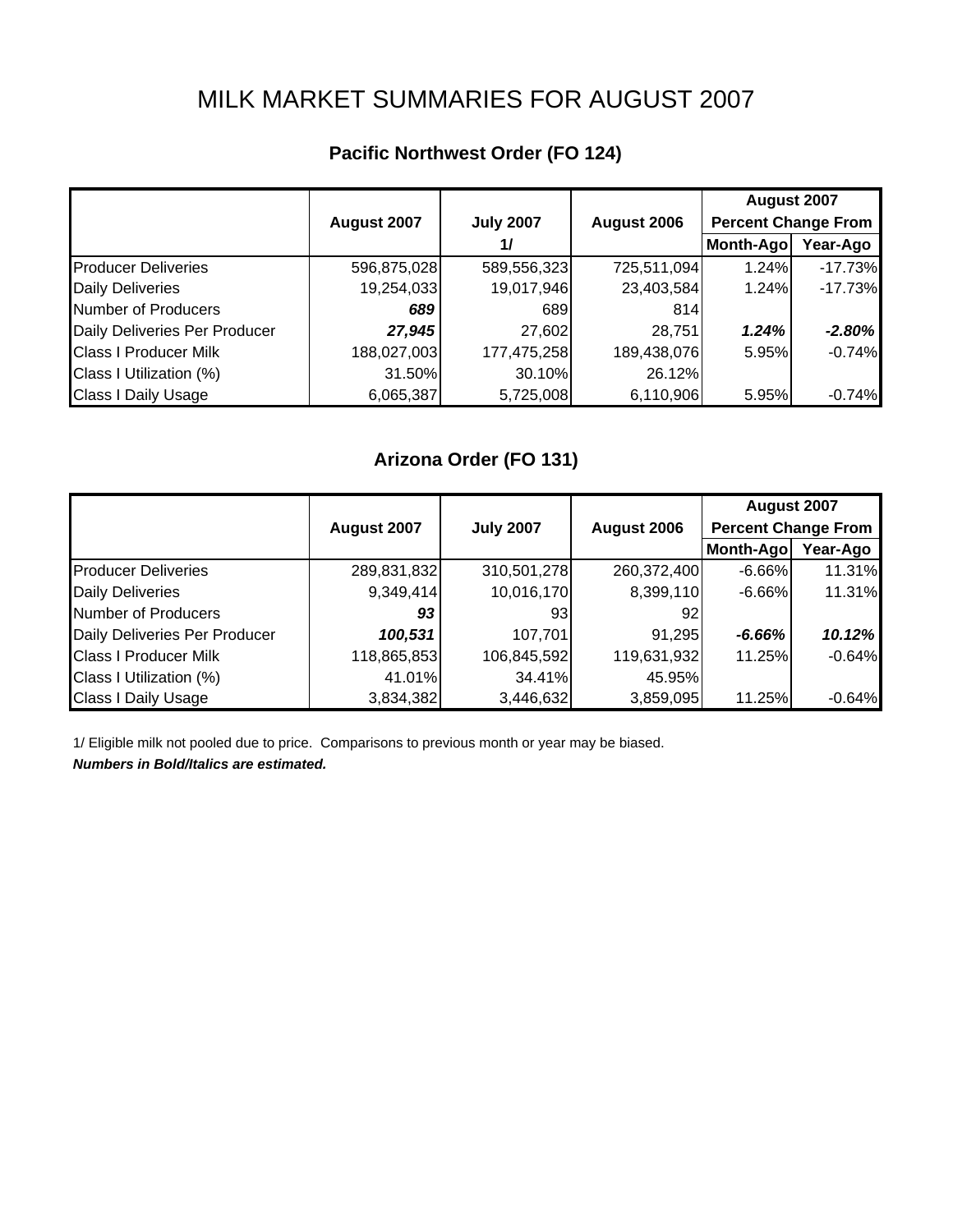Phone: (425) 487-6009 Phone: (602) 547-2909

### 1930-220th St. SE, Ste. 102 **AGRICULTURAL MARKETING SERVICE** 10050 N 25th Ave., Ste. 302 Bothell, WA 98021-8471 **DAIRY PROGRAMS** Phoenix, AZ 85021-1664

E-mail: fmmaseattle@fmmaseattle.com E-mail: ma@fmma.net

#### Fax: (425) 487-2775 FEDERAL MILK ORDERS 124 & 131

### **September 2007** ANNOUNCEMENT OF UNIFORM PRICES FOR THE PACIFIC NORTHWEST AND ARIZONA ORDERS FO 124 and 131

|                                       | <b>Pacific Northwest</b>              |                    | Arizona  |                            |
|---------------------------------------|---------------------------------------|--------------------|----------|----------------------------|
| <b>Producer Prices *</b>              | <b>FO 124</b>                         |                    |          | FO 131                     |
| <b>Producer Price Differential 1/</b> | \$1.58                                |                    |          |                            |
| Butterfat 2/                          | \$1.5101                              |                    |          |                            |
| Protein 2/                            | \$4.3929                              |                    |          |                            |
| Other Solids 2/                       | \$0.2890                              |                    |          |                            |
| Nonfat Solids 3/                      | \$1.8797                              |                    |          |                            |
| Skim 1/                               |                                       |                    | \$17.35  |                            |
| Butterfat 2/                          |                                       |                    | \$1.5457 |                            |
| Stat. Uniform Price 4/                | \$21.65                               |                    | \$22.15  |                            |
|                                       | <b>Producer Milk Utilizations</b>     |                    |          |                            |
| Class                                 | Percent                               | Pounds             | Percent  | Pounds                     |
| Class I                               | 31.42%                                | 178,370,355        | 39.28%   | 110,988,700                |
| Class II                              | 6.95%                                 | 39,439,747         | 9.35%    | 26,421,941                 |
| Class III                             | 31.29%                                | 177,604,126        | 31.92%   | 90,188,819                 |
| Class IV                              | 30.34%                                | 172,216,035        | 19.45%   | 54,974,562                 |
| <b>Total Producer Milk</b>            |                                       | 567,630,263        |          | 282,574,022                |
|                                       | <b>Producer Milk Component Levels</b> |                    |          |                            |
| <b>Butterfat</b>                      | 3.679%                                |                    | 3.533%   |                            |
| Protein                               | 3.095%                                |                    |          |                            |
| <b>Other Solids</b>                   | 5.744%                                |                    |          |                            |
| Solids-Not-Fat                        | 8.839%                                |                    |          |                            |
| <b>Computation of:</b>                | <b>PPD (124)</b>                      |                    |          | <b>Uniform Price (131)</b> |
| Class I                               |                                       | \$37,911,769.47    |          | \$24,401,195.63            |
| Class II                              |                                       | \$12,529,852.05    |          | \$8,799,890.71             |
| Class III                             |                                       | \$37,280,202.69    |          | \$20,010,277.30            |
| Class IV                              |                                       | \$39,054,575.31    |          | \$9,421,018.57             |
| <b>Gross Value</b>                    |                                       | \$126,776,399.52   |          | \$62,632,382.21            |
| Net Adjustments                       |                                       | (\$117,804,014.54) |          | (\$15,297,356.97)          |
| Net Pool Value                        |                                       | \$8,972,384.98     |          | \$47,335,025.24            |
| Class I<br>% Skim                     | 32%                                   |                    | 40%      |                            |
| % Butterfat                           | 15%                                   |                    | 22%      |                            |

\* Subject to applicable location adjustments.

1/ Per hundredweight. 2/ Per pound. 3/ Price not used for payments to producers. 4/ For FO 124,

statistical uniform price represents the Class III price, plus the producer price differential. For FO 131, uniform price represents 0.965 multiplied by the skim price, plus 3.5 multiplied by the butterfat price.

Released: Corober 12, 2007 Corober 12, 2007 Coronave Mannes R. Daugherty October 12, 2007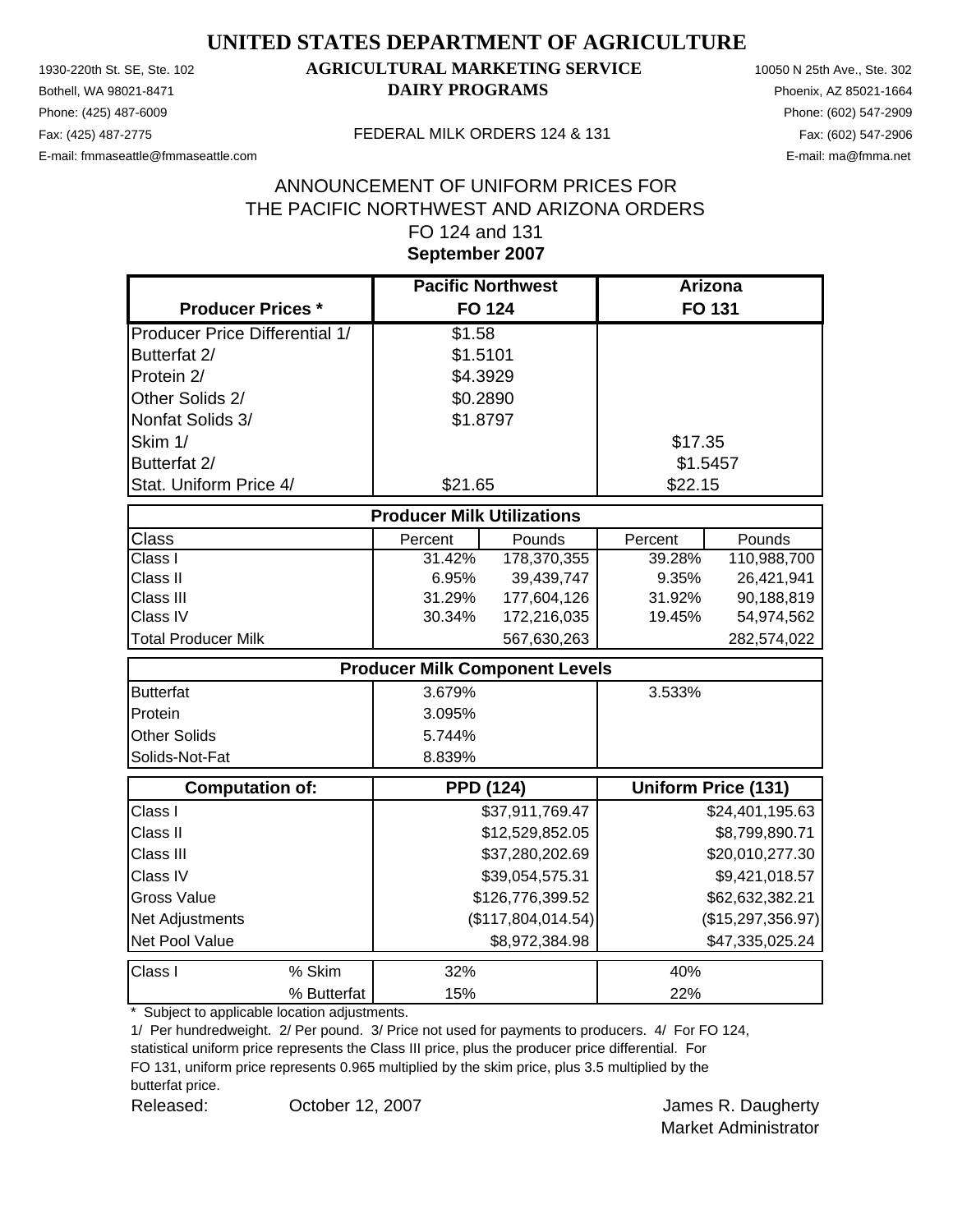# MILK MARKET SUMMARIES FOR SEPTEMBER 2007

|                               |                |             |                | September 2007             |          |
|-------------------------------|----------------|-------------|----------------|----------------------------|----------|
|                               | September 2007 | August 2007 | September 2006 | <b>Percent Change From</b> |          |
|                               |                |             | 1/             | Month-Ago                  | Year-Ago |
| <b>Producer Deliveries</b>    | 567,630,263    | 596,875,028 | 487,936,887    | $-4.90\%$                  | 16.33%   |
| <b>Daily Deliveries</b>       | 18,921,009     | 19,254,033  | 16,264,563     | $-1.73%$                   | 16.33%   |
| <b>Number of Producers</b>    | 689            | 689         | 621            |                            |          |
| Daily Deliveries Per Producer | 27,462         | 27,945      | 26,191         | $-1.73%$                   | 4.85%    |
| <b>Class I Producer Milk</b>  | 178,370,355    | 188,027,003 | 190,533,143    | $-5.14%$                   | $-6.38%$ |
| Class I Utilization (%)       | 31.42%         | 31.50%      | 39.05%         |                            |          |
| <b>Class I Daily Usage</b>    | 5,945,679      | 6,065,387   | 6,351,105      | $-1.97\%$                  | $-6.38%$ |

### **Pacific Northwest Order (FO 124)**

### **Arizona Order (FO 131)**

|                               | September 2007 | August 2007 | September 2006 | September 2007<br><b>Percent Change From</b> |          |
|-------------------------------|----------------|-------------|----------------|----------------------------------------------|----------|
|                               |                |             |                | Month-Ago                                    | Year-Ago |
| <b>Producer Deliveries</b>    | 282,574,022    | 289,831,832 | 249,902,608    | $-2.50%$                                     | 13.07%   |
| <b>Daily Deliveries</b>       | 9,419,134      | 9,349,414   | 8,330,087      | 0.75%                                        | 13.07%   |
| Number of Producers           | 93             | 93          | 93             |                                              |          |
| Daily Deliveries Per Producer | 101,281        | 100,531     | 89,571         | 0.75%                                        | 13.07%   |
| <b>Class I Producer Milk</b>  | 110,988,700    | 118,865,853 | 115,373,758    | $-6.63%$                                     | $-3.80%$ |
| Class I Utilization (%)       | 39.28%         | 41.01%      | 46.18%         |                                              |          |
| <b>Class I Daily Usage</b>    | 3,699,623      | 3,834,382   | 3,845,792      | $-3.51%$                                     | $-3.80%$ |

1/ Eligible milk not pooled due to price. Comparisons to previous month or year may be biased.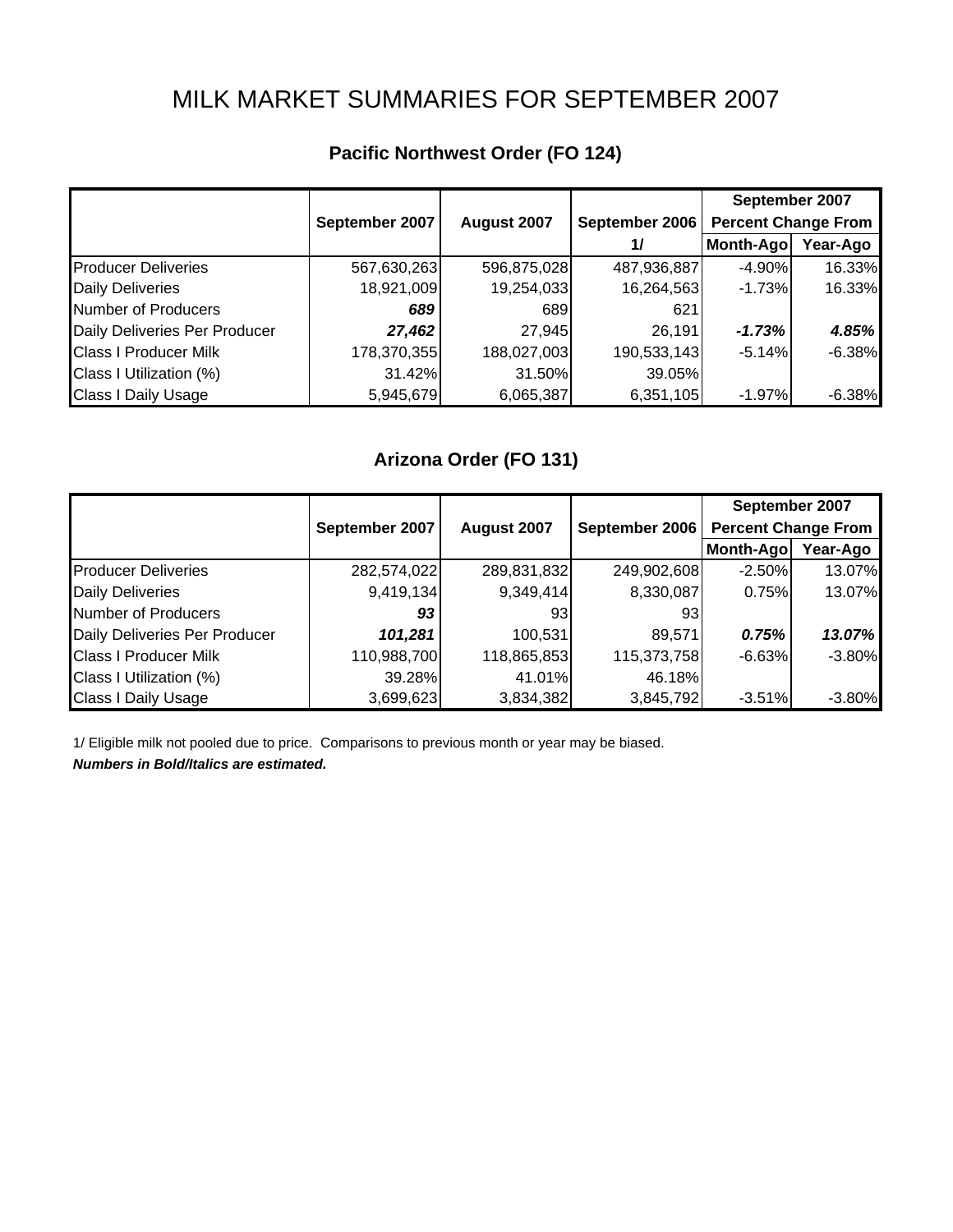Phone: (425) 487-6009 Phone: (602) 547-2909

### 1930-220th St. SE, Ste. 102 **AGRICULTURAL MARKETING SERVICE** 10050 N 25th Ave., Ste. 302 Bothell, WA 98021-8471 **DAIRY PROGRAMS** Phoenix, AZ 85021-1664

E-mail: fmmaseattle@fmmaseattle.com E-mail: ma@fmma.net

#### Fax: (425) 487-2775 FEDERAL MILK ORDERS 124 & 131

### **October 2007** ANNOUNCEMENT OF UNIFORM PRICES FOR THE PACIFIC NORTHWEST AND ARIZONA ORDERS FO 124 and 131

|                                       | <b>Pacific Northwest</b>              |                    | Arizona  |                            |
|---------------------------------------|---------------------------------------|--------------------|----------|----------------------------|
| <b>Producer Prices *</b>              | <b>FO 124</b>                         |                    |          | <b>FO 131</b>              |
| <b>Producer Price Differential 1/</b> | \$2.21                                |                    |          |                            |
| Butterfat 2/                          | \$1.4092                              |                    |          |                            |
| Protein 2/                            | \$4.1695                              |                    |          |                            |
| Other Solids 2/                       | \$0.2286                              |                    |          |                            |
| Nonfat Solids 3/                      | \$1.8855                              |                    |          |                            |
| Skim 1/                               |                                       |                    | \$17.13  |                            |
| Butterfat 2/                          |                                       |                    | \$1.4411 |                            |
| Stat. Uniform Price 4/                | \$20.91                               |                    | \$21.57  |                            |
|                                       | <b>Producer Milk Utilizations</b>     |                    |          |                            |
| Class                                 | Percent                               | Pounds             | Percent  | Pounds                     |
| $\overline{\text{Class}}$ I           | 35.04%                                | 202,689,306        | 39.93%   | 123,526,941                |
| Class II                              | 7.39%                                 | 42,714,760         | 8.71%    | 26,928,075                 |
| Class III                             | 31.18%                                | 180,305,368        | 29.44%   | 91,044,987                 |
| Class IV                              | 26.39%                                | 152,610,497        | 21.92%   | 67,784,707                 |
| <b>Total Producer Milk</b>            |                                       | 578,319,931        |          | 309,284,710                |
|                                       | <b>Producer Milk Component Levels</b> |                    |          |                            |
| <b>Butterfat</b>                      | 3.774%                                |                    | 3.639%   |                            |
| Protein                               | 3.183%                                |                    |          |                            |
| <b>Other Solids</b>                   | 5.724%                                |                    |          |                            |
| Solids-Not-Fat                        | 8.907%                                |                    |          |                            |
| <b>Computation of:</b>                | <b>PPD (124)</b>                      |                    |          | <b>Uniform Price (131)</b> |
| Class I                               |                                       | \$43,085,356.52    |          | \$27,045,507.59            |
| Class II                              |                                       | \$12,880,117.25    |          | \$8,813,811.19             |
| Class III                             |                                       | \$36,218,101.15    |          | \$19,887,487.70            |
| Class IV                              |                                       | \$35,299,149.08    |          | \$11,523,554.96            |
| <b>Gross Value</b>                    |                                       | \$127,482,724.00   |          | \$67,270,361.44            |
| Net Adjustments                       |                                       | (\$114,695,940.06) |          | (\$16, 159, 138.65)        |
| Net Pool Value                        |                                       | \$12,786,783.94    |          | \$51,111,222.79            |
| Class I<br>% Skim                     | 36%                                   |                    | 41%      |                            |
| % Butterfat                           | 17%                                   |                    | 22%      |                            |

\* Subject to applicable location adjustments.

1/ Per hundredweight. 2/ Per pound. 3/ Price not used for payments to producers. 4/ For FO 124,

statistical uniform price represents the Class III price, plus the producer price differential. For FO 131, uniform price represents 0.965 multiplied by the skim price, plus 3.5 multiplied by the

butterfat price.

Released: November 14, 2007 November 14, 2007 November 14, 2007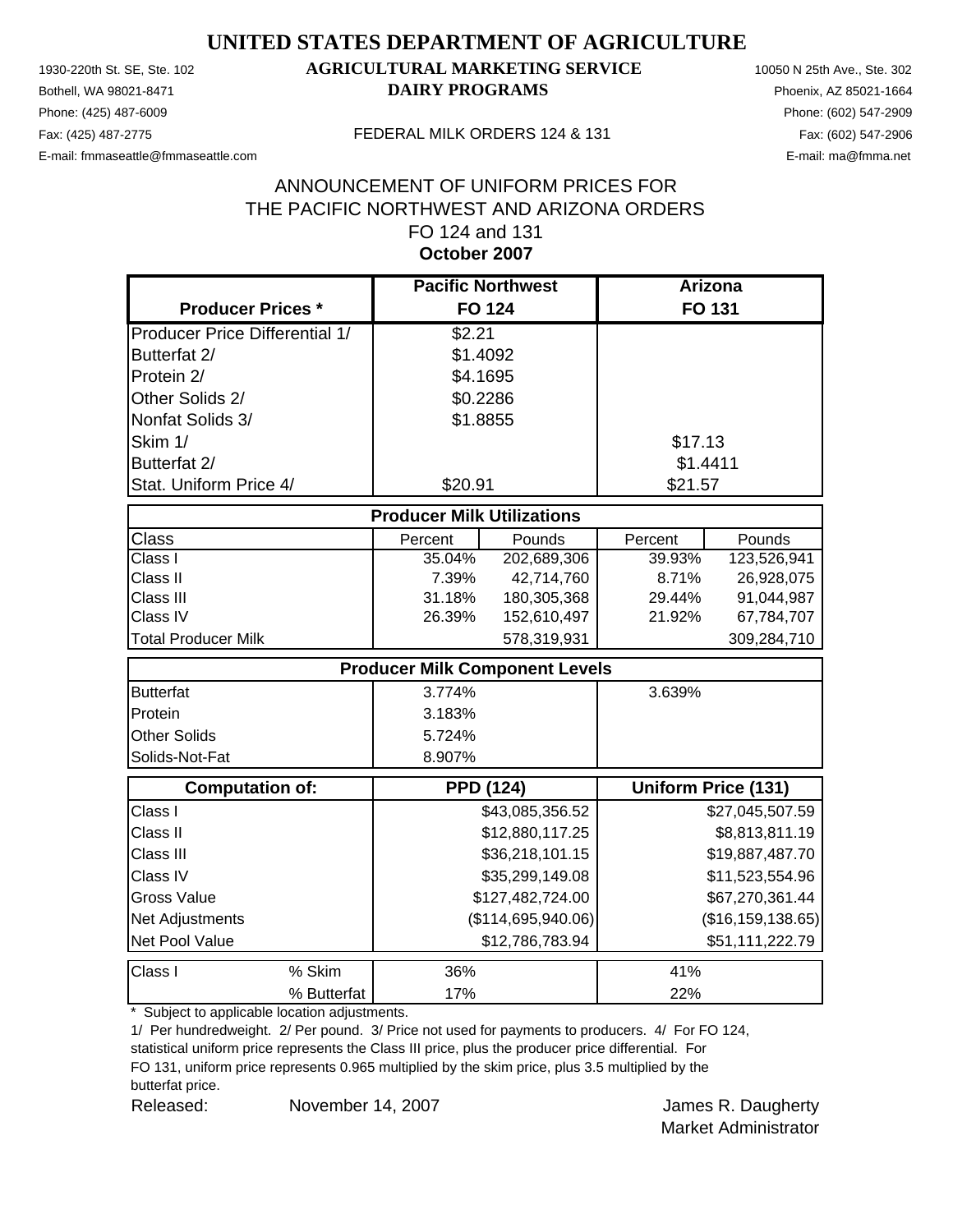# MILK MARKET SUMMARIES FOR OCTOBER 2007

|                               |              |                |              | October 2007               |          |
|-------------------------------|--------------|----------------|--------------|----------------------------|----------|
|                               | October 2007 | September 2007 | October 2006 | <b>Percent Change From</b> |          |
|                               |              |                |              | Month-Ago                  | Year-Ago |
| <b>Producer Deliveries</b>    | 578,319,931  | 567,630,263    | 620,403,447  | 1.88%                      | $-6.78%$ |
| Daily Deliveries              | 18,655,482   | 18,921,009     | 20,013,014   | $-1.40\%$                  | $-6.78%$ |
| Number of Producers           | 688          | 689            | 769          |                            |          |
| Daily Deliveries Per Producer | 27,116       | 27,462         | 26,025       | $-1.26%$                   | 4.19%    |
| Class I Producer Milk         | 202,689,306  | 178,370,355    | 197,627,521  | 13.63%                     | 2.56%    |
| Class I Utilization (%)       | 35.04%       | 31.42%         | 31.86%       |                            |          |
| Class I Daily Usage           | 6,538,365    | 5,945,679      | 6,375,081    | 9.97%                      | 2.56%    |

### **Pacific Northwest Order (FO 124)**

## **Arizona Order (FO 131)**

|                               |              |                |              | October 2007               |          |
|-------------------------------|--------------|----------------|--------------|----------------------------|----------|
|                               | October 2007 | September 2007 | October 2006 | <b>Percent Change From</b> |          |
|                               |              |                |              | Month-Ago                  | Year-Ago |
| <b>Producer Deliveries</b>    | 309,284,710  | 282,574,022    | 273,768,325  | 9.45%                      | 12.97%   |
| <b>Daily Deliveries</b>       | 9,976,926    | 9,419,134      | 8,831,236    | 5.92%                      | 12.97%   |
| <b>Number of Producers</b>    | 93           | 93             | 941          |                            |          |
| Daily Deliveries Per Producer | 107,279      | 101,281        | 93,949       | 5.92%                      | 14.19%   |
| <b>Class I Producer Milk</b>  | 123,526,941  | 110,988,700    | 116,130,590  | 11.30%                     | 6.37%    |
| Class I Utilization (%)       | 39.93%       | 39.28%         | 42.41%       |                            |          |
| <b>Class I Daily Usage</b>    | 3,984,740    | 3,699,623      | 3,746,148    | 7.71%                      | 6.37%    |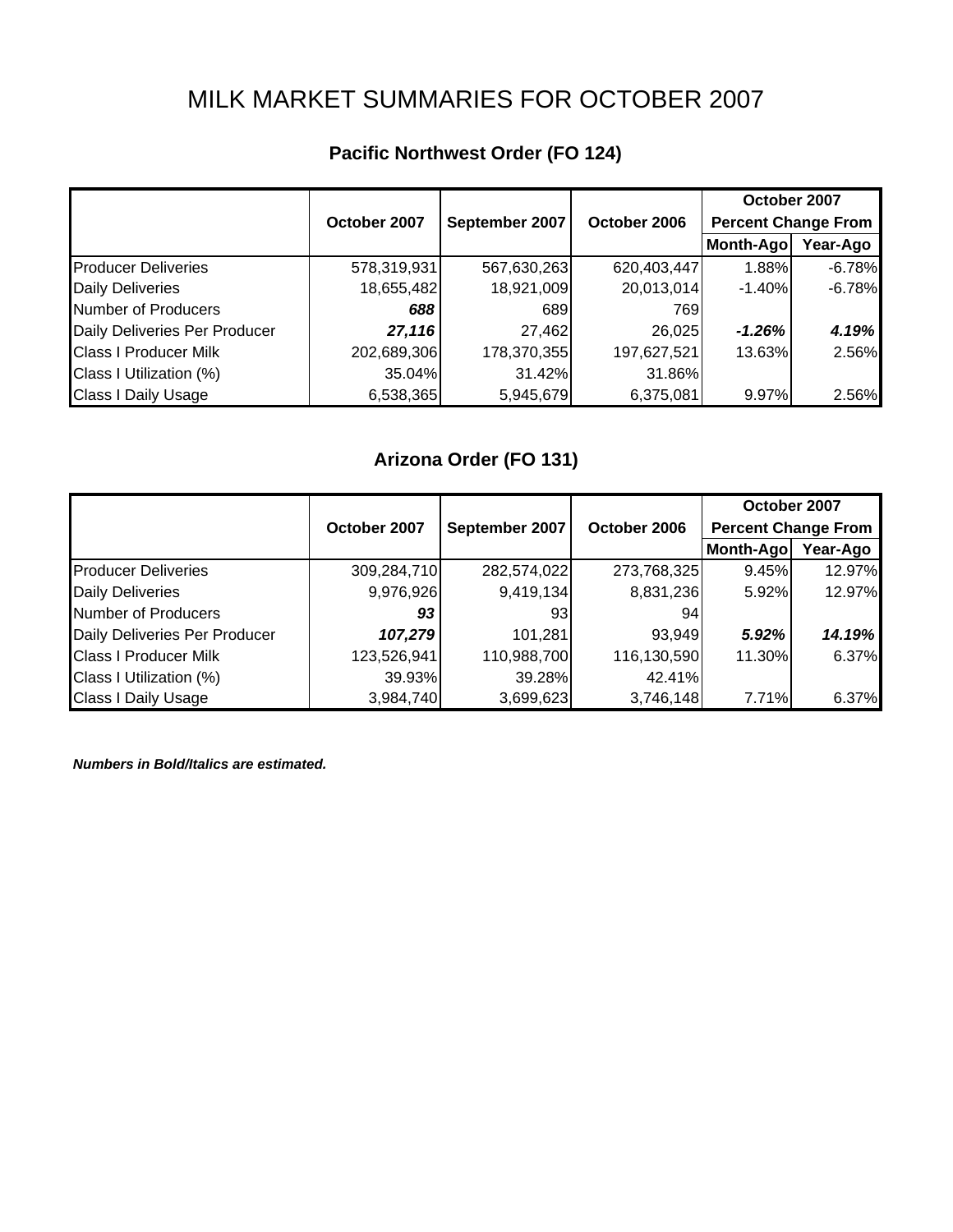Phone: (425) 487-6009 Phone: (602) 547-2909

### 1930-220th St. SE, Ste. 102 **AGRICULTURAL MARKETING SERVICE** 10050 N 25th Ave., Ste. 302 Bothell, WA 98021-8471 **DAIRY PROGRAMS** Phoenix, AZ 85021-1664

E-mail: fmmaseattle@fmmaseattle.com E-mail: ma@fmma.net

#### Fax: (425) 487-2775 FEDERAL MILK ORDERS 124 & 131

### **November 2007** ANNOUNCEMENT OF UNIFORM PRICES FOR THE PACIFIC NORTHWEST AND ARIZONA ORDERS FO 124 and 131

|                                       | <b>Pacific Northwest</b>              |                    | <b>Arizona</b> |                            |
|---------------------------------------|---------------------------------------|--------------------|----------------|----------------------------|
| <b>Producer Prices *</b>              | <b>FO 124</b>                         |                    |                | <b>FO 131</b>              |
| <b>Producer Price Differential 1/</b> | \$1.60                                |                    |                |                            |
| Butterfat 2/                          | \$1.4077                              |                    |                |                            |
| Protein 2/                            | \$4.3081                              |                    |                |                            |
| Other Solids 2/                       | \$0.2461                              |                    |                |                            |
| Nonfat Solids 3/                      | \$1.7812                              |                    |                |                            |
| Skim 1/                               |                                       |                    | \$17.12        |                            |
| Butterfat 2/                          |                                       |                    | \$1.4199       |                            |
| Stat. Uniform Price 4/                | \$20.82                               |                    | \$21.49        |                            |
|                                       | <b>Producer Milk Utilizations</b>     |                    |                |                            |
| <b>Class</b>                          | Percent                               | Pounds             | Percent        | Pounds                     |
| Class I                               | 35.52%                                | 197,961,046        | 39.27%         | 121,079,709                |
| Class II                              | 6.48%                                 | 36,102,010         | 6.95%          | 21,421,037                 |
| Class III                             | 31.14%                                | 173,494,313        | 31.00%         | 95,606,806                 |
| Class IV                              | 26.86%                                | 149,644,180        | 22.78%         | 70,252,327                 |
| <b>Total Producer Milk</b>            |                                       | 557,201,549        |                | 308,359,879                |
|                                       | <b>Producer Milk Component Levels</b> |                    |                |                            |
| <b>Butterfat</b>                      | 3.803%                                |                    | 3.637%         |                            |
| Protein                               | 3.189%                                |                    |                |                            |
| <b>Other Solids</b>                   | 5.705%                                |                    |                |                            |
| Solids-Not-Fat                        | 8.894%                                |                    |                |                            |
| Computation of:                       | <b>PPD (124)</b>                      |                    |                | <b>Uniform Price (131)</b> |
| Class I                               |                                       | \$42,246,933.82    |                | \$26,540,676.57            |
| Class II                              |                                       | \$11,735,110.57    |                | \$7,353,800.67             |
| Class III                             |                                       | \$36,004,555.63    |                | \$21,309,664.96            |
| Class IV                              |                                       | \$32,678,083.79    |                | \$11,499,251.11            |
| <b>Gross Value</b>                    |                                       | \$122,664,683.81   |                | \$66,703,393.31            |
| Net Adjustments                       |                                       | (\$113,746,939.96) |                | (\$15,777,797.20)          |
| Net Pool Value                        |                                       | \$8,917,743.85     |                | \$50,925,596.11            |
| Class I<br>% Skim                     | 36%                                   |                    | 40%            |                            |
| % Butterfat                           | 18%                                   |                    | 22%            |                            |

\* Subject to applicable location adjustments.

1/ Per hundredweight. 2/ Per pound. 3/ Price not used for payments to producers. 4/ For FO 124,

statistical uniform price represents the Class III price, plus the producer price differential. For FO 131, uniform price represents 0.965 multiplied by the skim price, plus 3.5 multiplied by the

butterfat price.

Released: December 13, 2007 Channel Banks R. Daugherty December 13, 2007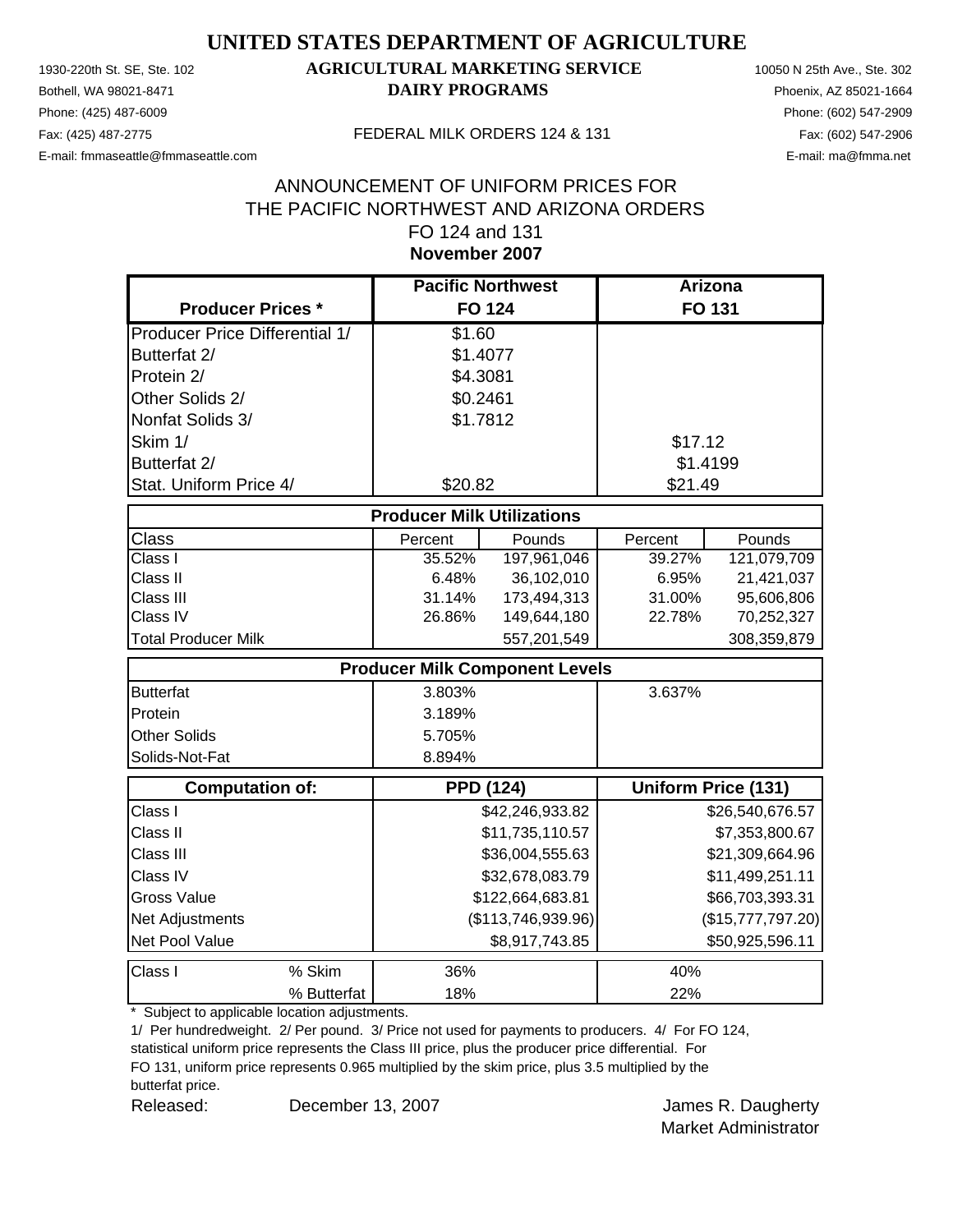# MILK MARKET SUMMARIES FOR NOVEMBER 2007

|                               |               |              |               | November 2007              |          |
|-------------------------------|---------------|--------------|---------------|----------------------------|----------|
|                               | November 2007 | October 2007 | November 2006 | <b>Percent Change From</b> |          |
|                               |               |              |               | Month-Ago                  | Year-Ago |
| <b>Producer Deliveries</b>    | 557,201,549   | 578,319,931  | 596,911,994   | $-3.65%$                   | $-6.65%$ |
| <b>Daily Deliveries</b>       | 18,573,385    | 18,655,482   | 19,897,066    | $-0.44%$                   | $-6.65%$ |
| <b>Number of Producers</b>    | 686           | 686          | 761           |                            |          |
| Daily Deliveries Per Producer | 27,075        | 27,195       | 26,146        | -0.44%                     | 3.55%    |
| <b>Class I Producer Milk</b>  | 197,961,046   | 202,689,306  | 198,127,832   | $-2.33%$                   | $-0.08%$ |
| Class I Utilization (%)       | 35.52%        | 35.04%       | 33.20%        |                            |          |
| Class I Daily Usage           | 6,598,702     | 6,538,365    | 6,604,261     | 0.92%                      | $-0.08%$ |

## **Pacific Northwest Order (FO 124)**

### **Arizona Order (FO 131)**

|                               |               |              |               | November 2007              |          |
|-------------------------------|---------------|--------------|---------------|----------------------------|----------|
|                               | November 2007 | October 2007 | November 2006 | <b>Percent Change From</b> |          |
|                               |               |              |               | Month-Ago                  | Year-Ago |
| <b>Producer Deliveries</b>    | 308,359,879   | 309,284,710  | 276,876,746   | $-0.30\%$                  | 11.37%   |
| <b>Daily Deliveries</b>       | 10,278,663    | 9,976,926    | 9,229,225     | 3.02%                      | 11.37%   |
| <b>Number of Producers</b>    | 94            | 94           | 931           |                            |          |
| Daily Deliveries Per Producer | 109,347       | 106,138      | 99,239        | 3.02%                      | 10.19%   |
| <b>Class I Producer Milk</b>  | 121,079,709   | 123,526,941  | 117,375,634   | $-1.98%$                   | 3.16%    |
| Class I Utilization (%)       | 39.27%        | 39.93%       | 42.39%        |                            |          |
| <b>Class I Daily Usage</b>    | 4,035,990     | 3,984,740    | 3,912,521     | 1.29%                      | 3.16%    |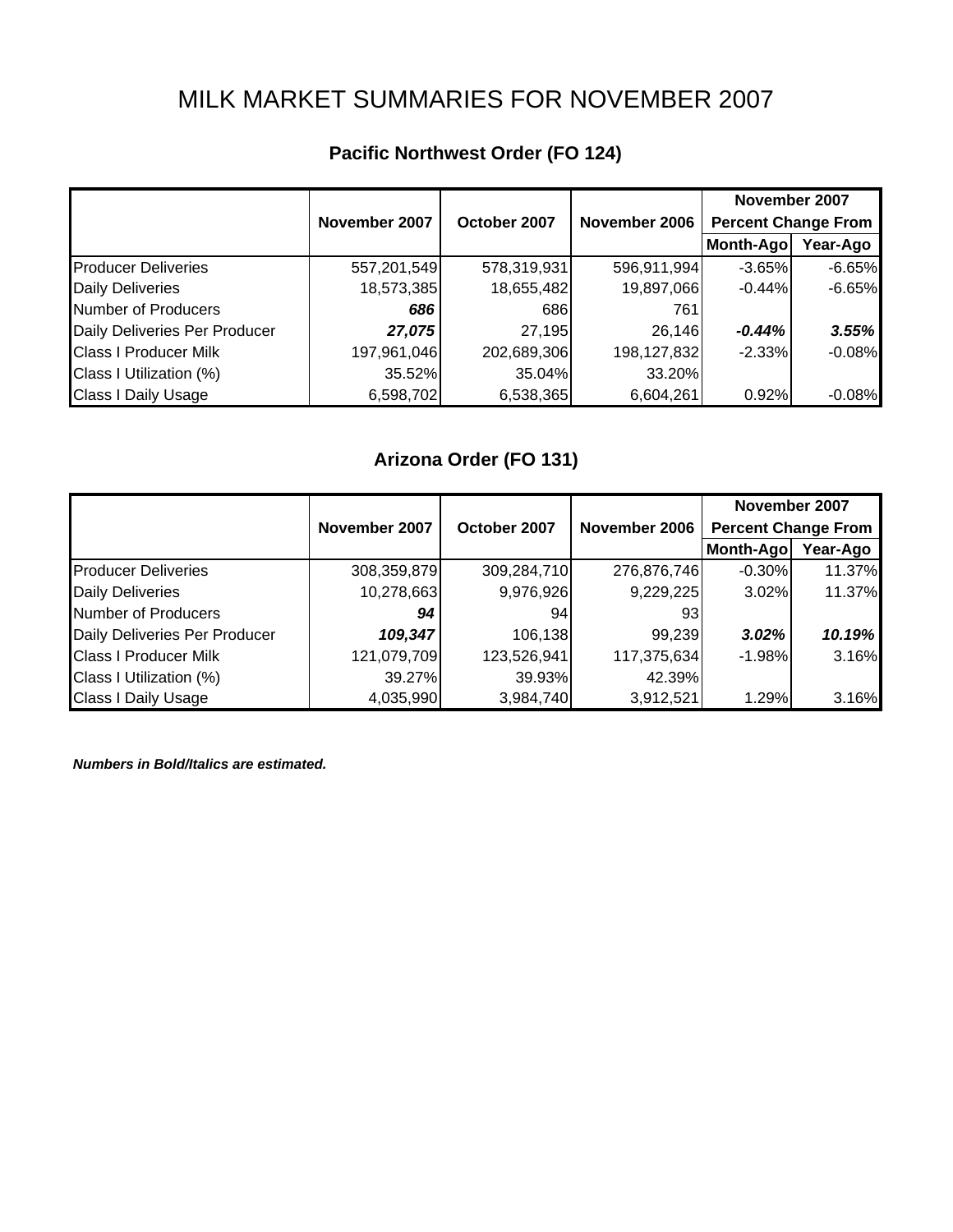Phone: (425) 487-6009 Phone: (602) 547-2909

### 1930-220th St. SE, Ste. 102 **AGRICULTURAL MARKETING SERVICE** 10050 N 25th Ave., Ste. 302 Bothell, WA 98021-8471 **DAIRY PROGRAMS** Phoenix, AZ 85021-1664

E-mail: fmmaseattle@fmmaseattle.com E-mail: ma@fmma.net

#### Fax: (425) 487-2775 FEDERAL MILK ORDERS 124 & 131

### **December 2007** ANNOUNCEMENT OF UNIFORM PRICES FOR THE PACIFIC NORTHWEST AND ARIZONA ORDERS FO 124 and 131

|                                       | <b>Pacific Northwest</b>              |                    | Arizona  |                            |
|---------------------------------------|---------------------------------------|--------------------|----------|----------------------------|
| <b>Producer Prices *</b>              |                                       | <b>FO 124</b>      |          | <b>FO 131</b>              |
| <b>Producer Price Differential 1/</b> | (\$0.30)                              |                    |          |                            |
| Butterfat 2/                          | \$1.4348                              |                    |          |                            |
| Protein 2/                            | \$4.7061                              |                    |          |                            |
| Other Solids 2/                       | \$0.2637                              |                    |          |                            |
| Nonfat Solids 3/                      | \$1.6296                              |                    |          |                            |
| Skim 1/                               |                                       |                    | \$16.37  |                            |
| Butterfat 2/                          |                                       |                    | \$1.4365 |                            |
| Stat. Uniform Price 4/                | \$20.30                               |                    | \$20.82  |                            |
|                                       | <b>Producer Milk Utilizations</b>     |                    |          |                            |
| Class                                 | Percent                               | Pounds             | Percent  | Pounds                     |
| Class I                               | 32.91%                                | 190,489,190        | 35.91%   | 115,309,350                |
| Class II                              | 5.98%                                 | 34,595,995         | 7.38%    | 23,713,122                 |
| Class III                             | 31.27%                                | 180,972,215        | 25.20%   | 80,920,853                 |
| Class IV                              | 29.84%                                | 172,675,766        | 31.51%   | 101,167,976                |
| <b>Total Producer Milk</b>            |                                       | 578,733,166        |          | 321,111,301                |
|                                       | <b>Producer Milk Component Levels</b> |                    |          |                            |
| <b>Butterfat</b>                      | 3.801%                                |                    | 3.716%   |                            |
| Protein                               | 3.166%                                |                    |          |                            |
| <b>Other Solids</b>                   | 5.722%                                |                    |          |                            |
| Solids-Not-Fat                        | 8.888%                                |                    |          |                            |
| <b>Computation of:</b>                |                                       | <b>PPD (124)</b>   |          | <b>Uniform Price (131)</b> |
| Class I                               |                                       | \$37,902,673.15    |          | \$23,686,448.81            |
| Class II                              |                                       | \$10,896,690.94    |          | \$7,630,751.81             |
| Class III                             |                                       | \$40,011,916.81    |          | \$19,241,776.77            |
| Class IV                              |                                       | \$35,505,546.97    |          | \$17,104,736.02            |
| <b>Gross Value</b>                    |                                       | \$124,316,827.87   |          | \$67,663,713.41            |
| Net Adjustments                       |                                       | (\$126,053,482.12) |          | (\$17,015,949.49)          |
| Net Pool Value                        |                                       | (\$1,736,654.25)   |          | \$50,647,763.92            |
| % Skim<br>Class I                     | 34%                                   |                    | 37%      |                            |
| % Butterfat                           | 16%                                   |                    | 20%      |                            |

\* Subject to applicable location adjustments.

1/ Per hundredweight. 2/ Per pound. 3/ Price not used for payments to producers. 4/ For FO 124,

statistical uniform price represents the Class III price, plus the producer price differential. For FO 131, uniform price represents 0.965 multiplied by the skim price, plus 3.5 multiplied by the butterfat price.

Released: **January 14, 2008 Container Manual Accord Manual Accord Manual Accord Manual Accord Manual Accord Manual Accord Manual Accord Manual Accord Manual Accord Manual Accord Manual Accord Manual Accord Manual Accord** January 14, 2008